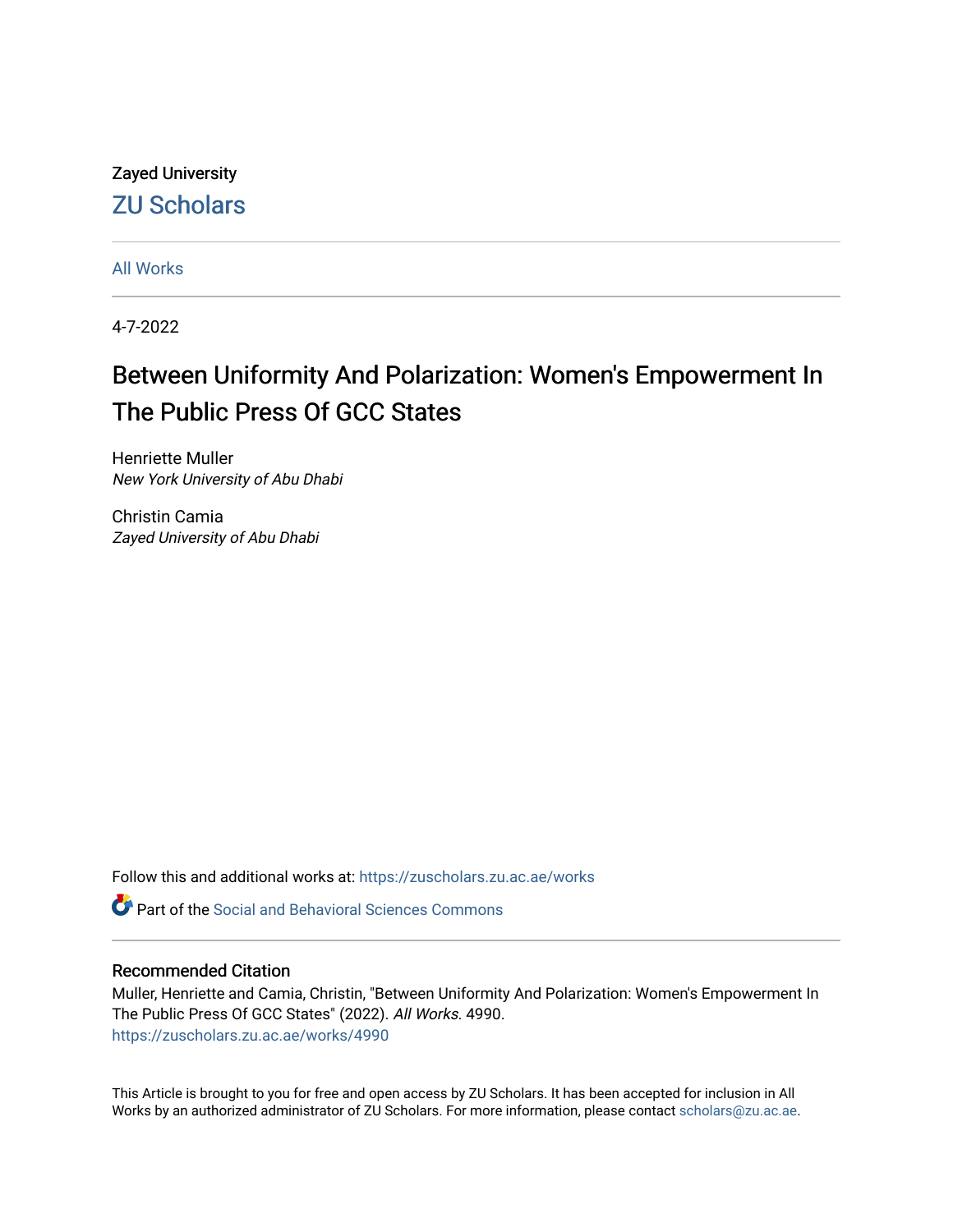# Between Uniformity and Polarization: Women' s Empowerment in the Public Press of GCC States

# Henriette Müller

# New York University Abu Dhabi

# Christin Camia

# Zayed University Abu Dhabi

The Gulf Cooperation Council (GCC) states have increased their promotion of women in public life. The expansion of women's rights in these states functions as a central policy tool to stimulate modernization processes. This article investigates how the Gulf governments steer women's empowerment through the press. Regulated by the state, media outlets in GCC countries primarily serve to affirm and amplify the legitimacy of the government. Focusing on 15 English-language newspapers from 2008 to 2017, this article analyzes the degree to which women's empowerment in various arenas of society was addressed and the valence with which it was reported. Moreover, it analyzes whether foreign and domestic news were addressed differently. The article finds that once nondemocracies focus on women's rights, positive media portrayals, especially of domestic news, become central for legitimizing both women's empowerment and the regime. The article contributes to the growing literature on women's rights legislation and the state-media nexus in autocracies.

The authors would like to thank May Al-Dabbagh, Swethaa Ballakrishnen, Nelida Fuccaro, Cherry Miller, Ingeborg Tömmel, and Pär Zetterberg, as well as three anonymous reviewers for their valuable comments, feedback, and constructive suggestions on earlier versions of the manuscript. The authors would also like to thank Irene T. Skuballa for her help in data collection, test coding, and doublecoding in the early stages of this research project.

© The Author(s), 2022. Published by Cambridge University Press on behalf of the Women, Gender, and Politics Research Section of the American Political Science Association. This is an Open Access article, distributed under the terms of the Creative Commons Attribution licence (http://creativecommons.org/licenses/by/4.0/), which permits unrestricted re-use, distribution and reproduction, provided the original article is properly cited. doi:10.1017/S1743923X21000465 1743-923X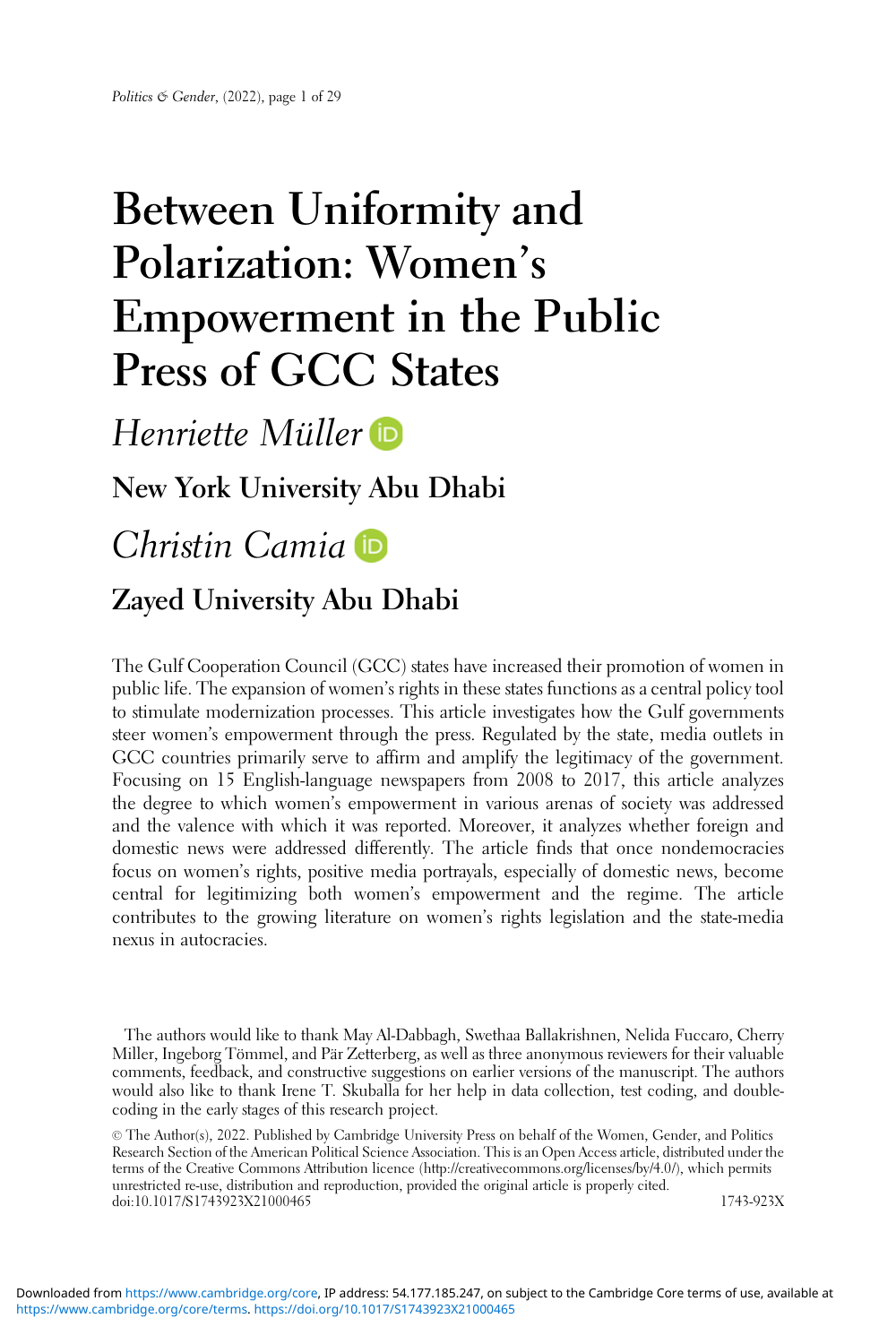Keywords: GCC states, women's empowerment, women's rights legislation, state feminism, autocracies, media, newspaper analysis

In the last two decades, the dynastic monarchies of the Gulf Cooperation<br>
Council (GCC) — Bahrain, Kuwait, Oman, Qatar, the United Arab Council (GCC) — Bahrain, Kuwait, Oman, Qatar, the United Arab Emirates (UAE), and the Kingdom of Saudi Arabia (KSA) — have promoted the advancement of women in various ways and to varying degrees. However, even as they now employ many women in ministries and public services, obstacles to women exercising their rights and participating fully in the political, economic, and civic spheres remain (see, e.g., World Economic Forum [2018\)](#page-29-0). The countries' state-led reforms have thus been criticized for consolidating inequality rather than aiming for and achieving equality between women and men (al-Mutawa [2020](#page-27-0); Pinto [2012,](#page-29-0) 105; Sabbagh [2005](#page-29-0), 57).

Considering the continued cleavage between progress and foot-dragging regarding women's rights, scholars have questioned why nondemocratic regimes adopt women's rights legislation (Donno and Kreft [2019;](#page-27-0) Tripp  $2019$ ). As Tripp  $(2019, 4)$  $(2019, 4)$  points out, "The adoption of women's rights provisions in nondemocratic countries . . . challenges numerous assumptions developed with respect to Western countries about how and why women's rights are adopted." Tripp [\(2019](#page-29-0), 64) argues that autocratic rulers do so for a variety of political purposes, including responding to popular pressure, keeping extremists at bay, or creating a positive international reputation and image of modernity and progress.

Focusing on the GCC states, this article contributes to this scholarly debate by investigating how the Gulf governments steer women's empowerment through the media to mobilize support and further their interests. Regulated by the state, both English and Arabic media outlets in GCC countries primarily serve to affirm and amplify the legitimacy of and public support for the state. However, in contrast with Arabiclanguage media, which largely addresses local populations, Englishlanguage media caters to both domestic and international audiences. These outlets provide a window into how GCC governments want to present themselves both internally and to the outside world. Women's rights thereby function as a central policy focus through which governments aim to stimulate modernization processes as well as bolster their reputation and legitimacy, both domestically and internationally (Al Obeidli [2020](#page-27-0), 1–2).

Examining the role of the English-language media in GCC states, this article undertakes a content analysis of newspaper headlines extracted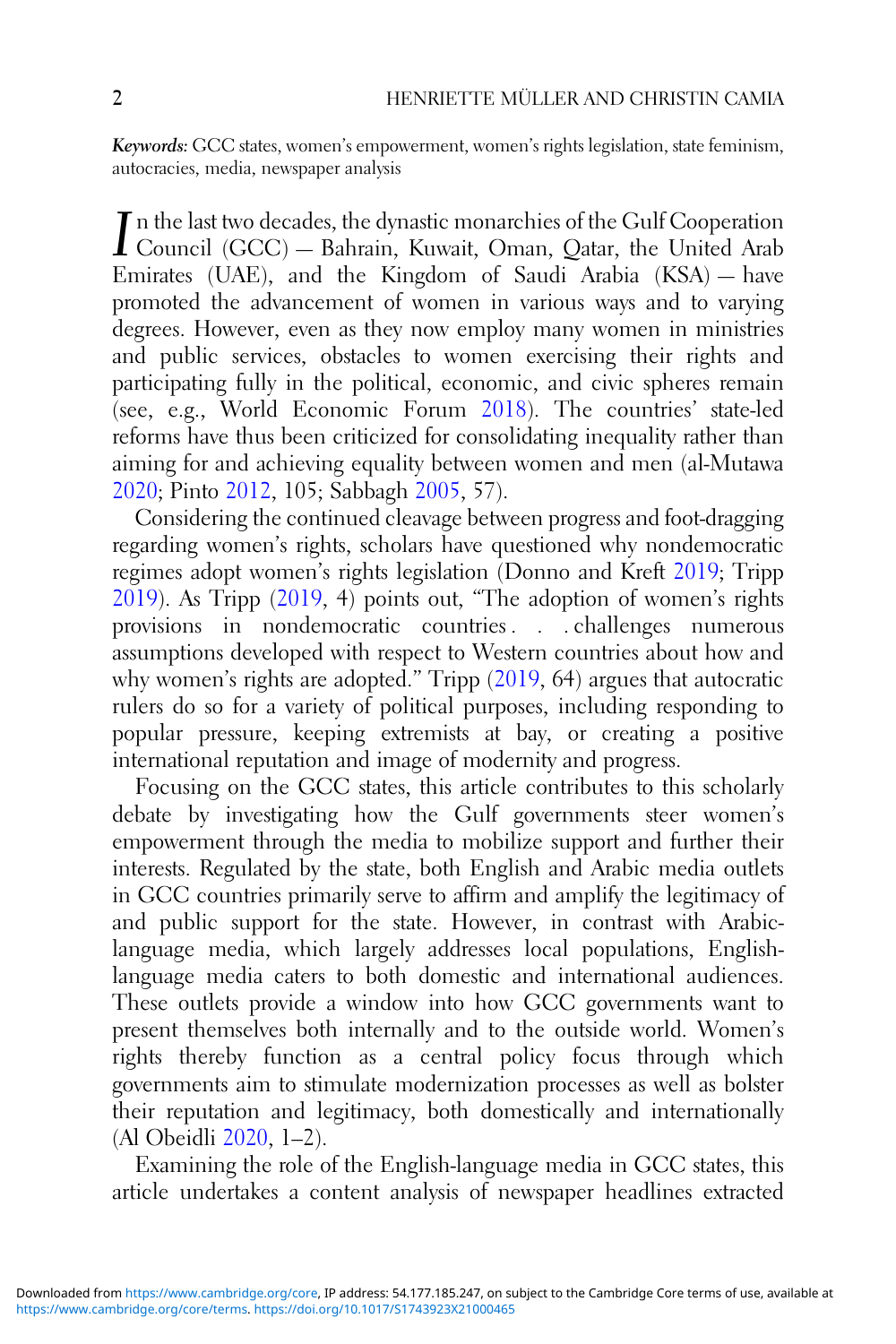from 15 English-language newspapers between 2008 and 2017 in the six countries. Applying a novel measurement strategy, our study explores how the media covers the topic of women's empowerment — that is, in what arenas of society (e.g., politics, economy, civil society, religion) and with what valence (positive, neutral, or negative) they report on women's empowerment topics. Moreover, we investigate whether news coverage concerning women's empowerment addresses news of domestic or foreign origin differently.

In doing so, our study contributes to two lines of growing research. First, it adds to research on women's rights and women's political inclusion in autocracies, particularly that which "moves beyond cultural and religious traditions as influences on women's rights" (Donno and Kreft [2019](#page-27-0), 744). While Donno and Kreft ([2019\)](#page-27-0) focus on party-based regimes, and Tripp [\(2019](#page-29-0)) studies the Maghreb countries, our analysis focuses on the Arab Gulf dynastic monarchies. Second, this article contributes to the growing literature on the state-media nexus in nondemocracies. While scholarship on public spheres and media in autocracies is growing (Brazys and Dukalskis [2020;](#page-27-0) Dukalskis [2017\)](#page-28-0), it has yet to relate its insights to research conducted on public discourses about women and women/media interactions in nondemocracies (Al-Malki et al. [2012](#page-27-0); George [2020](#page-28-0); Karolak and Guta [2020](#page-28-0); Sakr [2008\)](#page-29-0). Our analysis is a move in this direction, providing the first comprehensive study of English-language news coverage of women's empowerment in the GCC states.

We proceed as follows: Based on the scholarship on women's rights in autocracies, we first briefly review the political, social, and cultural background impacting on the opportunities and challenges to women's rights and empowerment in the GCC states. We then elaborate on the relationship between the media and the state around the GCC. On this basis, we formulate our research questions and empirical expectations and present our research strategy. Finally, we report and discuss the results of our empirical analysis, followed by concluding remarks.

In sum, our analysis shows that news coverage of women's empowerment is predominantly of positive valence across all countries and arenas of society and that coverage of foreign news is largely more polarized. We conclude that once nondemocracies focus more intently on women's rights, positive media portrayals, especially of domestic news, become a central tool to advance the legitimacy of and public support for women's empowerment and, by extension, the respective regime.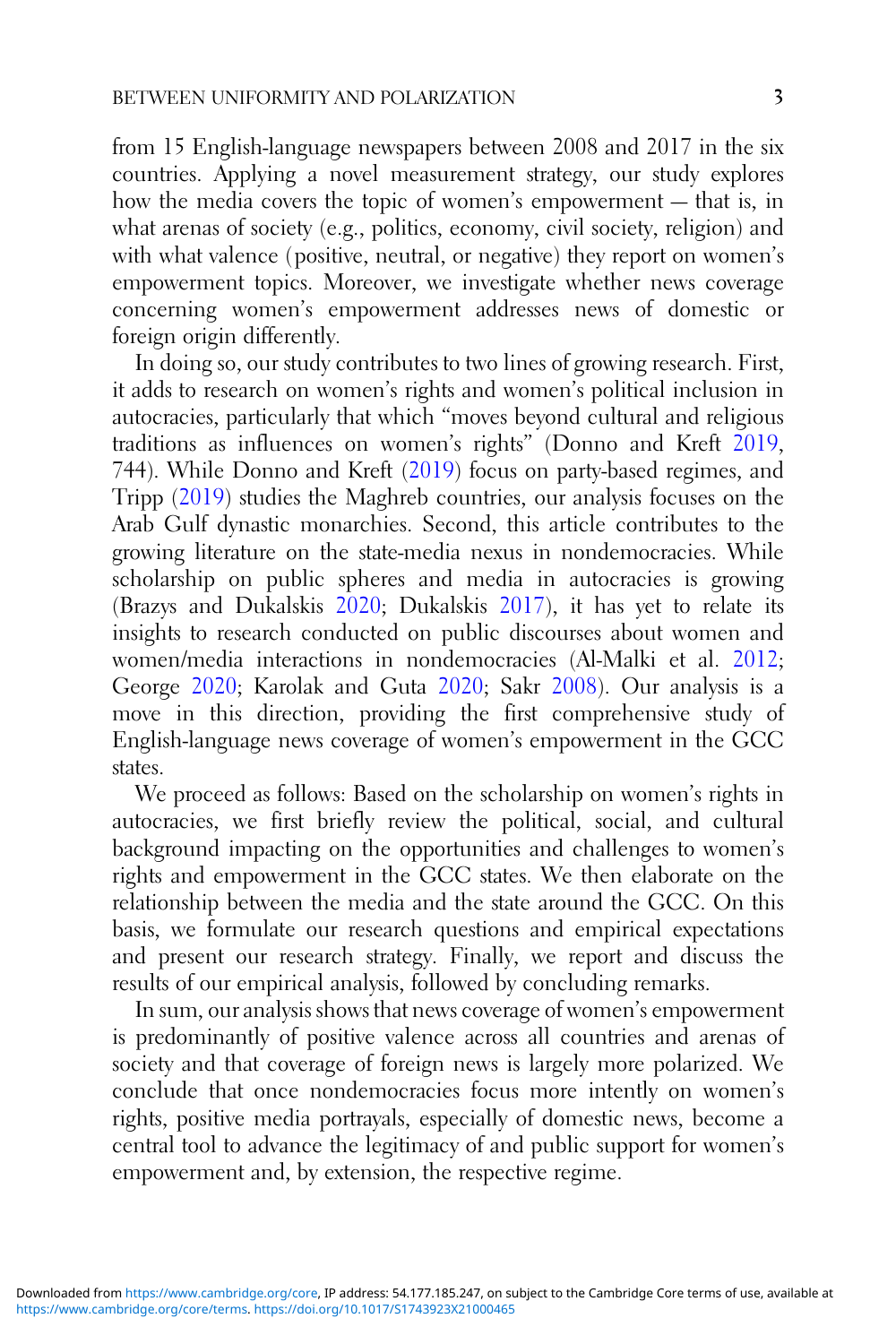## WOMEN'S EMPOWERMENT AND THE MEDIA: THE CASE OF THE GCC STATES

Women's empowerment refers to the establishment of equal rights, opportunities, and responsibilities for women and men across all domains of society (Alexander, Bolzendahl, and Jalalzai [2016](#page-27-0), 433). A government committed to gender equality thus considers the interests, needs, and priorities of both women and men (Elson [2002\)](#page-28-0). Numerous scholars have observed that there are significant gender disparities in Muslim-majority and Middle Eastern countries, in particular (Charrad [2001](#page-27-0); Norris [2009;](#page-28-0) Norris and Inglehart [2003;](#page-29-0) Ross [2008](#page-29-0), [2009](#page-29-0)).

Key scholarly perspectives on these disparities include (1) the "oil curse" thesis, which poses that there is a causal link between oil production, or the structure of the economy more generally, and the lack of gender equality (Ross [2008,](#page-29-0) [2009](#page-29-0)); (2) kinship systems that are based on tribal kin groups, hindering the development of greater gender equality (Charrad [2001\)](#page-27-0); and (3) theses that emphasize the effect of culture and religion with autocracy as a central constraint to the advancement of women's rights (Norris [2009](#page-28-0); Norris and Inglehart [2003](#page-29-0)). While these approaches explore the gap in gender equality, they hardly investigate the opposite — why autocracies support women's empowerment, what strategies they use, and what the consequences are for women and women's rights in such settings.

Recent scholarship has shed light on the nexus between nondemocracies and women's rights legislation (Donno and Kreft [2019](#page-27-0); Tripp [2019\)](#page-29-0). Focusing on the strategies of political leaders and the rationale behind their support for women's empowerment, Tripp [\(2019](#page-29-0), 262) argues regarding the Maghreb region that "[l]eaders . . . used women's rights internally to drive a wedge between themselves and Islamist extremists and externally to paint an image of their countries as modernizing." Here, compliance with international treaties such as the United Nations Convention on the Elimination of All Forms of Discrimination Against Women (CEDAW, 1979) is a central point of reference. And Donno and Kreft ([2019,](#page-27-0) 723) emphasize that "[i]nternational incentives for such measures are real: in a context of evolving global gender norms, advancing women's equality signals modernity and wins praise from the international community, which can translate to a variety of tangible and intangible benefits." Bush and Zetterberg [\(2021](#page-27-0)) recently confirmed the positive link between the advancement of women's rights and improvement in the international reputations of autocracies.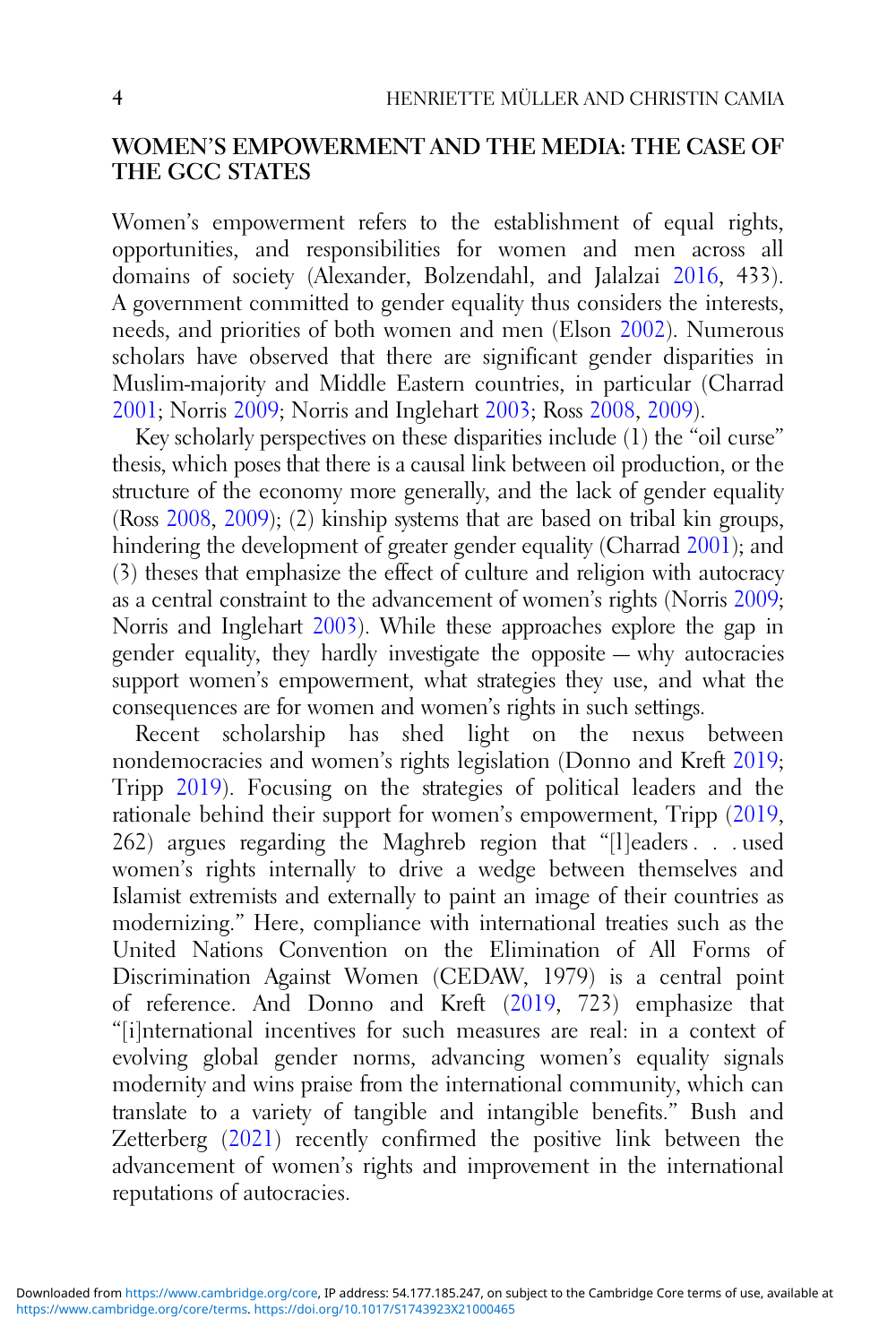Donno and Kreft [\(2019](#page-27-0), 723) further argue that "[f]rom a domestic standpoint, making progress on women's rights is 'safer' than riskier types of electoral or civil society reforms, which can pose a direct threat to regime survival." The promotion of women's rights allows for "preemptive coalition-building" since it often reconfirms and/or enlarges the regime's base of popular support (Donno and Kreft [2019,](#page-27-0) 722). However, while "[a]uthorities [might] use women's rights for their own purposes," this does not mean that "women cannot benefit from these rights, even in limited ways" (Tripp [2019,](#page-29-0) 6). Donno and Kreft [\(2019](#page-27-0), 723) highlight that "de jure change represents an important milestone" in the advancement of women's rights in nondemocracies. Recent scholarship thus indicates that autocracies can have compelling interests in advancing women's rights and gender equality. While the political purposes might vary from one country to another, the topic of women's rights in the context of nation-building, modernization, and improving international reputation seem to be common markers in the study of nondemocracies and women's rights legislation.

Expanding the knowledge of women's empowerment in these contexts, this article focuses on the Gulf dynastic monarchies. While recent scholarship has mainly focused on autocrats' political incentives and strategies, this study draws closer attention to how governments use the media, in this case, newspapers, to express their political preferences and mobilize support.

## Women's Empowerment in the Arab Gulf Region

The dynastic monarchies of the Arab Gulf are rooted in male-dominated cultures and societies (Langlois and Johnston [2013](#page-28-0), 993); the participation of women in the public sphere has thus been constrained by a combination of tribal patriarchy, conservative religious interpretations, and cultural stereotyping (Al Obeidli [2020;](#page-27-0) Al-Rasheed [2013](#page-27-0); Sabbagh [2005](#page-29-0), 55). Although Arab Gulf culture and religious beliefs are firmly embedded in the Qur'an and Islamic law, male domination is not the inevitable product of religious scripture, but of its culturally driven interpretations (Langlois and Johnston [2013](#page-28-0), 994).

The GCC governments started promoting policies — often dubbed "state feminism" — for the advancement of women's role within society in the mid-1970s (Krause [2012;](#page-28-0) Pinto [2012](#page-29-0)). State feminism in the UAE, for example, differs from its counterparts in Western countries as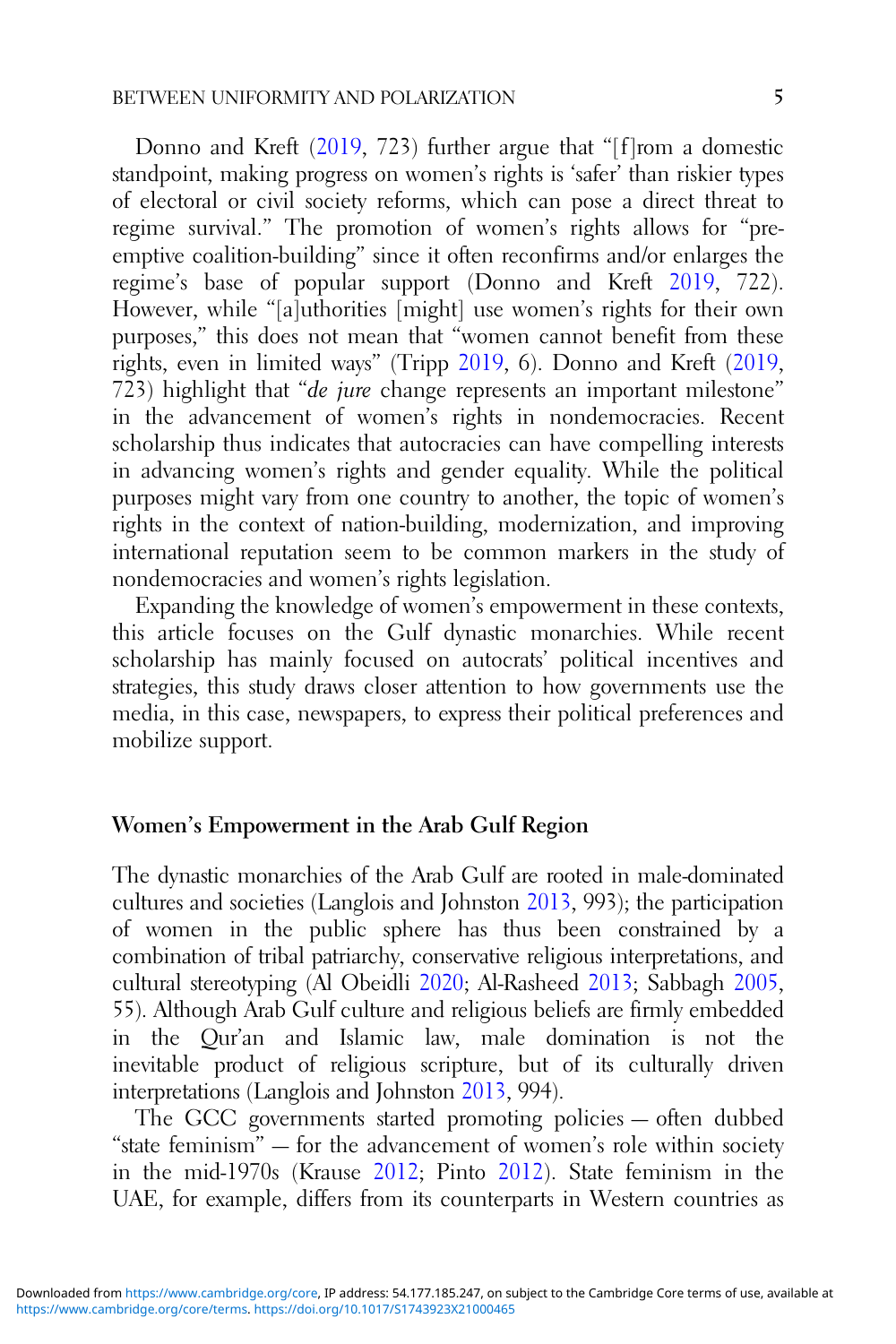female education and professional advancement are cast in terms of nation-and state-building processes (al-Mutawa [2020;](#page-27-0) Pinto [2012](#page-29-0)).<sup>1</sup> While statefeminist contributions in the domains of health care, social welfare, and education are undisputed, scholars have criticized those efforts as serving state interests as they avoid issues such as female emancipation and the wide-ranging effects of patriarchy, especially in the context of kin and tribal solidarities (al-Mutawa [2020;](#page-27-0) Al-Rasheed [2013](#page-27-0); Prager [2020](#page-29-0); Zuhur [2003](#page-29-0)). Maktabi [\(2016](#page-28-0), 31) observes, for instance, that Kuwait and Qatar "equip women with certain resources and advantages — access to education and the labor market — but leave it up to the individual woman to cope with traditional views on women's position within the family and within society at large."

With fluctuations in oil revenues, falling oil prices, and population growth have come increased pressures to diversify the economy especially since the turn of the twenty-first century. Consequently, GCC governments have aimed to reduce the region's extensive reliance on foreign labor in both the public and private sectors, creating opportunities for women's economic participation (Buttorff, Al Lawati, and Welborne [2018,](#page-27-0) 68, 82). According to Sakr ([2004,](#page-29-0) 2–3), one of the main drivers of the GCC countries' signing of CEDAW in the early 2000s was that authorities "acknowledged that the oil boom was over and that  $\ldots$  women salary-earners were an enviable asset to families"<sup>2</sup> – even more so since Arab Gulf women have higher levels of enrollment in vocational training programs and at universities than men, with some of the highest female-to-male ratios in the world (Sakr [2004](#page-29-0), 70).<sup>3</sup>

Emphasizing the international dimension of the shift, Davidson [\(2013](#page-27-0), 147) observes that many "non-oil economic sectors . . . rely increasingly on maintaining a sound international reputation." The stronger focus on international audiences and approbation can also be observed in the launch of a variety of English-language newspapers in the first decade of the new century, including the Oman Tribune (2004), Qatar Tribune (2006), and Muscat Daily (2009) (all included in our analysis). The shift

<sup>1.</sup> In general, the empowerment of women as part of nation-building processes has differed across the GCC states. The UAE, Qatar, and Oman, which have started to develop national identities relatively recently, have also used women's empowerment as a mechanism of nation building more demonstrably than the KSA, Kuwait, and Bahrain, which started to modernize earlier.

<sup>2.</sup> All GCC countries signed CEDAW with reservations, especially concerning family law and inheritance (Tripp [2019,](#page-29-0) 137).

<sup>3.</sup> Differences in access to education nonetheless often remain, involving, for example, gendersegregated education or exclusion from certain disciplines. In Saudi Arabia, for example, women were not allowed to study journalism and media until 2005 (Sakr [2008](#page-29-0), 396).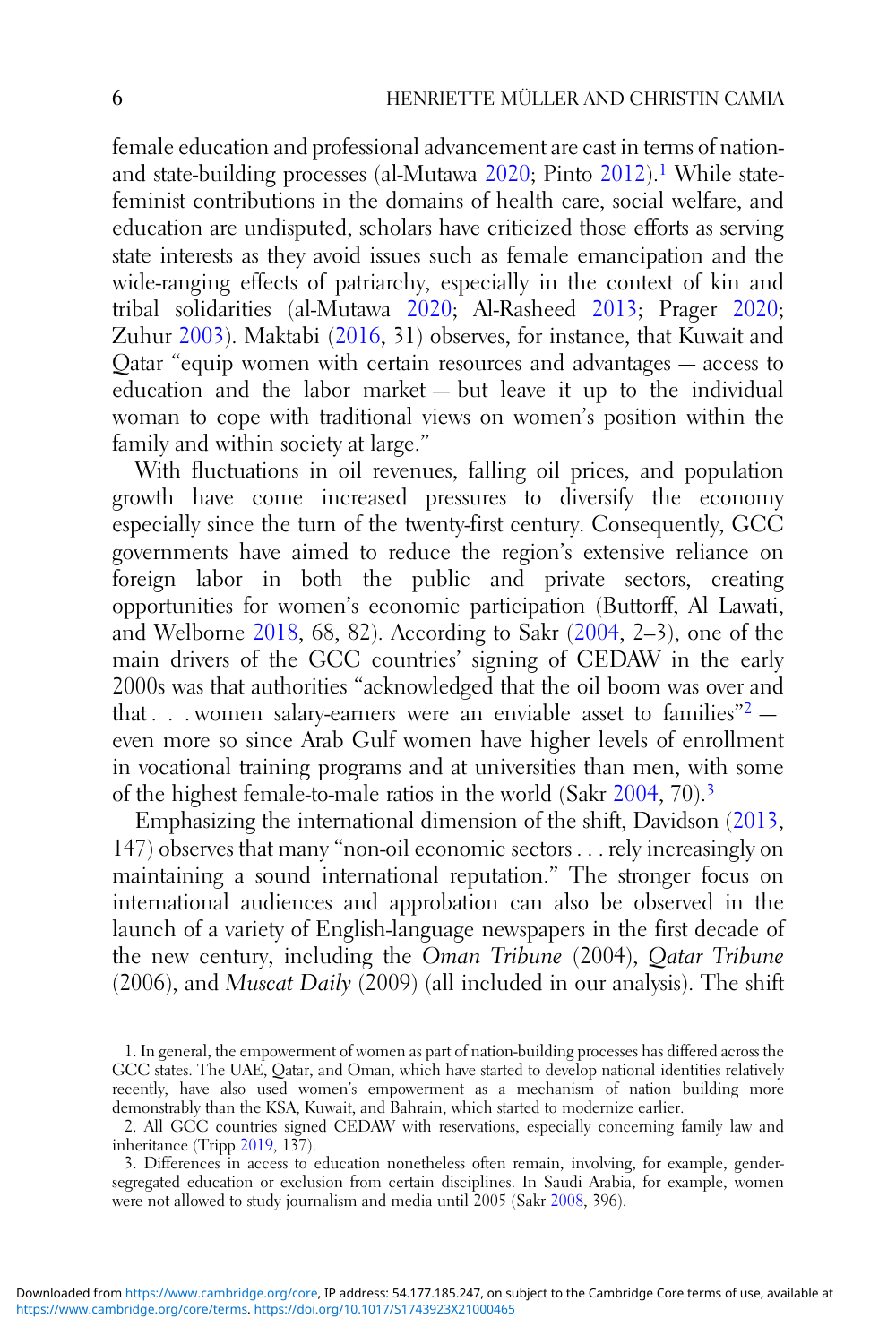in GCC economies can, in sum, be viewed as a critical juncture for both women's empowerment and the governments' increased concerns regarding international reputation and legitimacy.

Female suffrage was granted in Oman in 1994 and in Qatar in 1999, followed by Bahrain (2002), Kuwait (2005), the UAE (2006), and, finally, the KSA  $(2015)$ .<sup>4</sup> While independent women's organizations (if any) are rare, there are state-led organizations such as the Supreme Council for Women in Bahrain (established 2002) that focus mainly on social, family, and health-related issues. An exception is the UAE Gender Balance Council, established 2015, which contributes to enhancing gender-equal legislation in society. In addition, women's rights have been expanded regarding personal status and family laws in Qatar (2005), the UAE (2006), and Bahrain (2009) (Maktabi [2016](#page-28-0), 21). In the UAE, for example, further changes were initiated from 2018 onward, including the introduction of salary equality and the proclamation of gender parity in the Federal National Council (UAE's national assembly) in 2019. To varying extents, these legislative shifts across the GCC states over the past decade were also influenced by the Arab Spring protests (2011–12). While "the outbursts of [the Arab Spring were] less spectacular and the voices more muted than elsewhere in the Arab world" (Seikaly and Mattar [2014b,](#page-29-0) 238), they have nonetheless impacted the GCC states. For example, the KSA, Bahrain, and Oman were exposed to extended protests and demands for political reform and social change (Altorki [2014](#page-27-0), 92).

Despite these advances, much of the structure of gender discrimination remains intact (Metcalfe and Mutlaq [2011](#page-28-0), 340), including unequal citizenship rights (e.g., women are often restricted from conferring their citizenship to spouses or children), the practice of guardianship, onesided divorce and custody rights, and the legality of polygyny (Aldosari [2016](#page-27-0), 6; Al Gharaibeh [2011](#page-27-0), 100; Krause [2012](#page-28-0), 93–94). In the business realm, the state oil companies of Saudi Arabia, Bahrain, Oman, and Qatar allow for gender segregation, limiting women's career choices and opportunities (Al-Malki et al. [2012,](#page-27-0) 158; Metcalfe, Sultan, and Weir [2011](#page-28-0), 149). Additionally, in Bahrain, for example, women working in the private sector can legally be dismissed because of marriage, pregnancy, or taking maternity leave (Al Gharaibeh [2011](#page-27-0), 104).

<sup>4.</sup> Differences of political participation exist between the countries. Whereas, for example, Kuwait holds elections to a national parliament, Qatar grants political participation only at the municipality level (Maktabi [2016](#page-28-0), 26). Moreover, the councils and parliaments mostly serve in an advisory capacity to the ruling families (Bahry and Marr [2005,](#page-27-0) 113).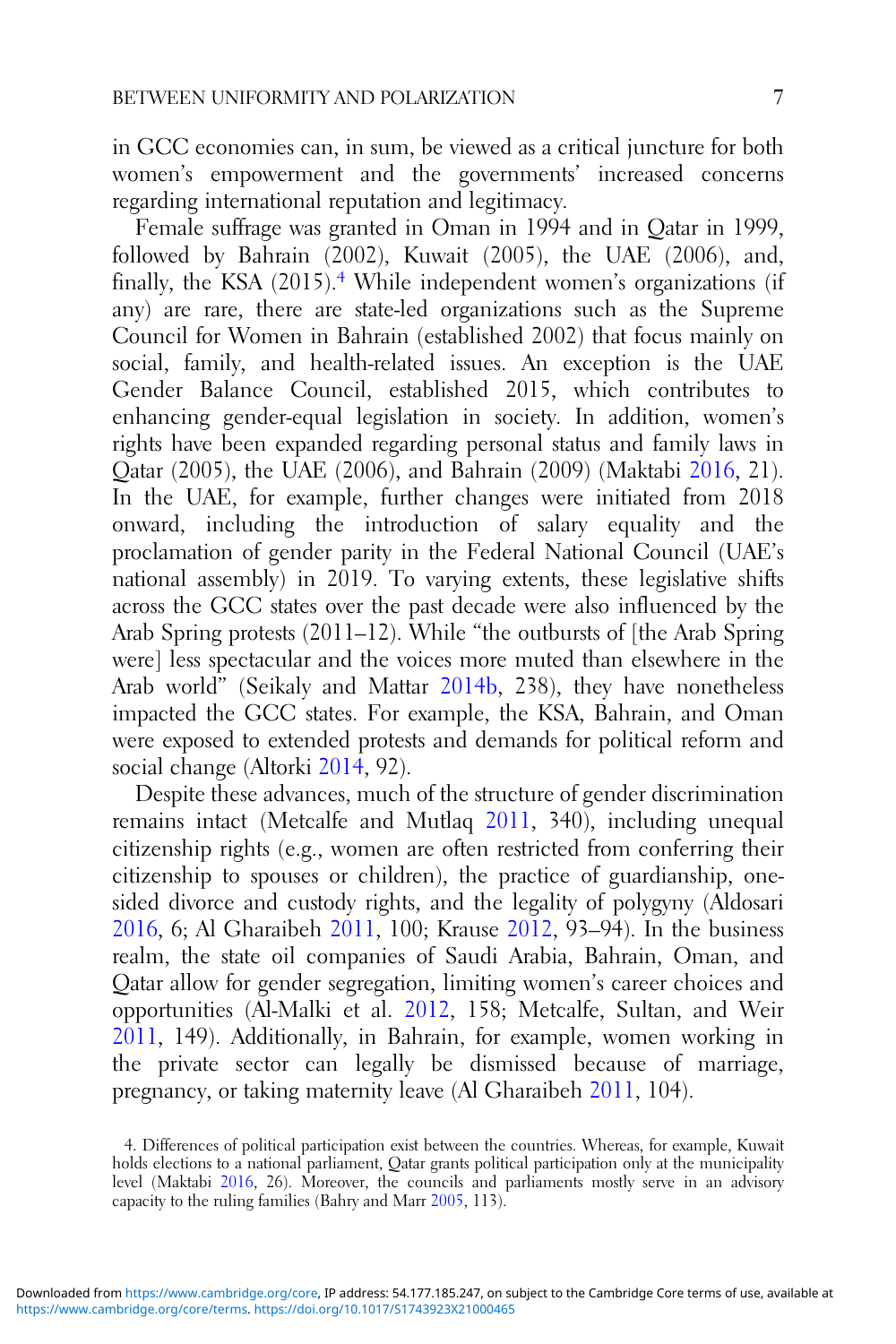State feminism proclaiming the liberation of women thus often also reinforces patriarchal structures on different levels in many of these states (Moghadam [2018,](#page-28-0) 668; Sabbagh [2005](#page-29-0), 57). Nonetheless, "the adoption of women's rights reforms by leaders in a top-down fashion may bring about an awareness of a particular problem affecting women" (Tripp [2019](#page-29-0), 280–81), contributing to a stronger focus on how women are treated or should be treated. This may in turn contribute to further policy reforms and social change. These political and societal dynamics are thus crucial to the study of women's rights legislation in autocracies.

Given the continued cleavage between progress and foot-dragging regarding women's empowerment in the GCC states, we were curious about how the governments use the media and the national press in particular to express their political preferences and further their statefeminist agendas, thereby engaging in "societal coalition-building" (Donno and Kreft [2019,](#page-27-0) 744).

#### The National Press in GCC States

Systematic scholarship on the role of the media in nondemocracies is still relatively recent (Brazys and Dukalskis [2020](#page-27-0); Dukalskis [2017\)](#page-28-0) and has yet to relate its insights to research on women-media interactions in these regimes (Al-Malki et al. [2012;](#page-27-0) George [2020;](#page-28-0) Karolak and Guta [2020;](#page-28-0) Sakr [2008\)](#page-29-0).

All six GCC states embrace hereditary rule without any form of institutionalized opposition, and their governments strictly oversee the public spheres and media landscapes of their societies. In such a context, the discursive arena that constitutes the public sphere cannot be considered distinct from the state or the official economy (Habermas [1989](#page-28-0)). Rugh ([2004,](#page-29-0) 79) observes that "the primary requirement from the public and the press is absence of criticism and at least passive acceptance of whatever the regime does." The accompanying media structure, which by law comprehensively regulates the actions of journalists and media outlets, leads to a "press that tends to support state policies rather than act as a watchdog" (Duffy [2014,](#page-28-0) 2). In her analysis of journalistic practices in the UAE, Al Obeidli ([2020,](#page-27-0) 30) remarks that self-censorship by journalists and media outlets is practiced on a general basis, and that "[e]very media platform is used . . . as a propaganda tool to control the flow of news and guide public opinion in order to sustain political stability within [GCC] societies." The state aims to establish the public sphere's foundations, delineate its boundaries, and monitor its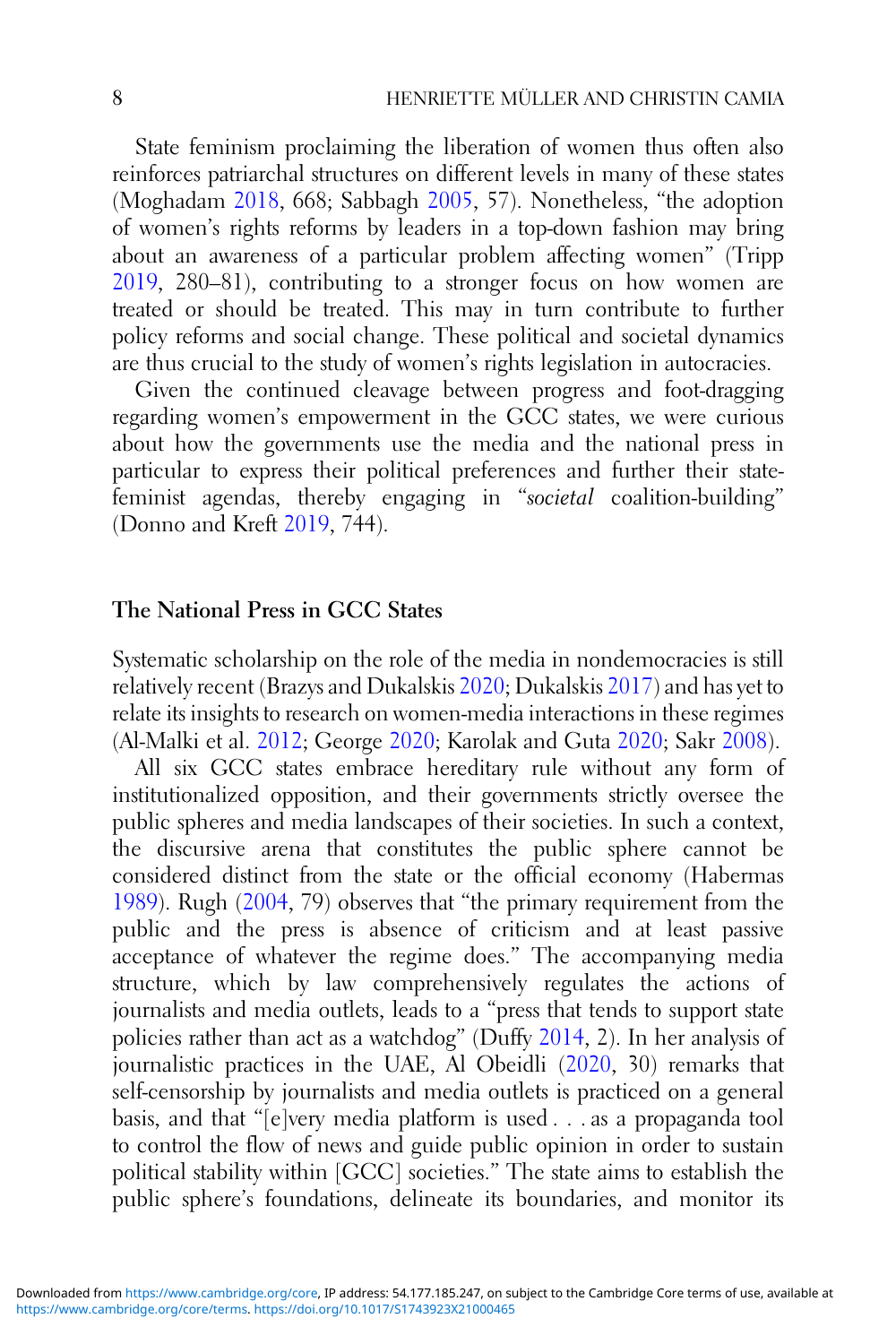content both regarding its inward-facing and outward-facing news coverage (Brazys and Dukalskis [2020,](#page-27-0) 60; Dukalskis [2017](#page-28-0), 4). Again, concerning women's empowerment in the UAE, Al Obeidli ([2020,](#page-27-0) 2) observes that "[c]ensored and criticism free, all Emirati media platforms have been utilized to champion the government's ongoing agenda of empowering Emirati women, which it refers to as 'nation building.'"

In international media freedom rankings, the GCC states thus fare quite poorly. According to the Freedom House index 2020, which defines media freedom as the "degree to which each country permits the free flow of news and information," five of the six GCC states are "non-free" (Freedom House [2020\)](#page-28-0). Only Kuwait is rated "partly free" — in particular, the countries' English-language newspapers, the Kuwait Times and Arab Times (both included in this analysis), appear to allow for relative diversity, competitiveness, and outspokenness (Maktabi [2016](#page-28-0), 25; Rugh [2004](#page-29-0), 99, 101). Nevertheless, it is illegal in Kuwait to publish material that might affront the emir or other ruling families of the Gulf monarchies, or offend Islam, among others (al-Mughni and Tétreault [2004,](#page-27-0) 124; Duffy [2014,](#page-28-0) 22).

To conclude, this top-down relationship between the government and the media is crucial — the media is supposed to further the government's views, thereby "presenting a positive and reassuring picture" (Brazys and Dukalskis [2020,](#page-27-0) 63). If women's empowerment is imperative in the Gulf states, the media will publicize it accordingly.

#### Research Questions and Empirical Expectations

Based on the findings of the foregoing sections, and considering the salience of women's empowerment in the Gulf states over the past two decades, we develop a novel assessment method involving three central research questions and empirical expectations:

First, we ask, In which arenas of society (politics, economy, civil society, religion) has women's empowerment predominantly been addressed through the media? By questioning sectorial diversity, we aim to understand whether the discussion of women's empowerment is limited to a certain social domain or incorporates all arenas of society. Given the region's absolute monarchical institutions, we expect that women's empowerment topics will predominantly be discussed in the realm of politics and that sectorial diversity is low.

Second, we ask, With what valence (positive, neutral, or negative) does the GCC countries' national press report the topic of women's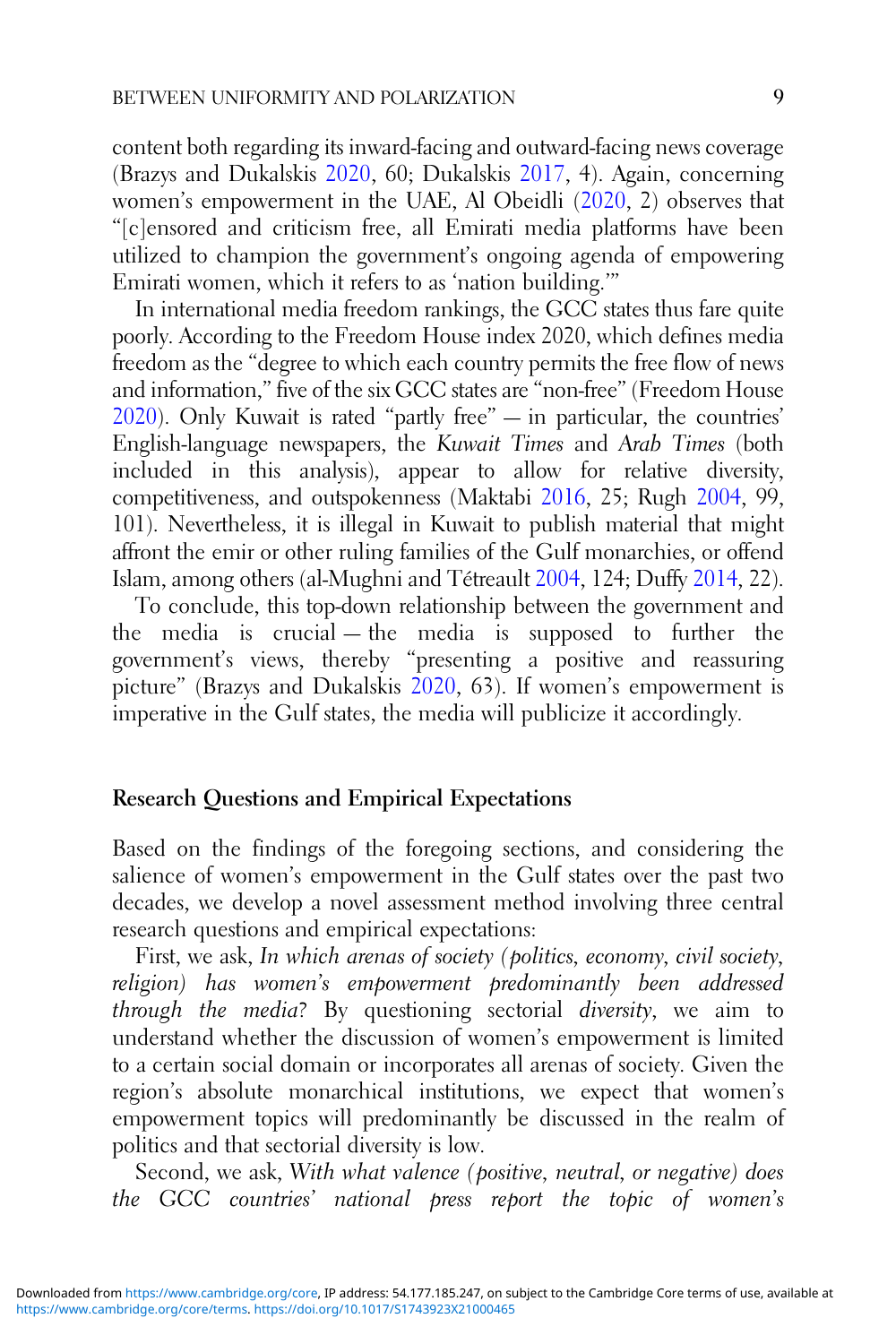empowerment? Given the top-down state-media relationship, we expect that discussion of women's empowerment will not involve a strongly polarized valence but clearly support the government's direction (i.e., positive reporting).

Third, we explore, To what extent are there differences in the reporting of domestic and foreign news on women's empowerment? Given the top-down approach of addressing women's empowerment and focus on public support, we expect that news on domestic reforms will predominantly be of positive valence. Furthermore, we expect that news stories of foreign origin, if covered, are most likely reported with a stronger polarization, given their greater distance from governmental interests. Because the six GCC countries share a similar political environment (Al Obeidli [2020](#page-27-0), 31), we hypothesize that our expectations will hold similarly across the GCC states; however, we will draw particular attention to nuances and differences among the countries in our analysis.

## RESEARCH STRATEGY AND METHODS

As pointed out, media restrictions in the GCC countries apply equally to Arabic- and English-language outlets. Yet our focus is on Englishlanguage newspapers, since they have a stronger international outreach and cater to diverse audiences both domestic and foreign, including expats, migrant workers, Western diplomats, and more Western-oriented local elites. These outlets in the GCC — in contrast with their Arabiclanguage counterparts — thus provide a window into how the regimes want to present themselves both internally and to the outside world. However, the circulation of English-language newspapers is smaller than that of Arabic newspapers in the region. Their relative ability to contribute to domestic public opinion thus varies, being stronger in the UAE and less so, for example, in Bahrain, the KSA, and Kuwait. Still, the English-language press has a long tradition in the Gulf region, as a result of both British colonization and the Gulf's embeddedness in a globalized world. The reading of English-language newspapers is also a generational issue, with younger people generally consuming such outlets more than elders.

Although English-language newspapers are generally considered more liberal than their Arabic counterparts, they still significantly differ from each other. For example, in Saudi Arabia, Arab News "firmly supported women's right to political participation and freedom to drive," and its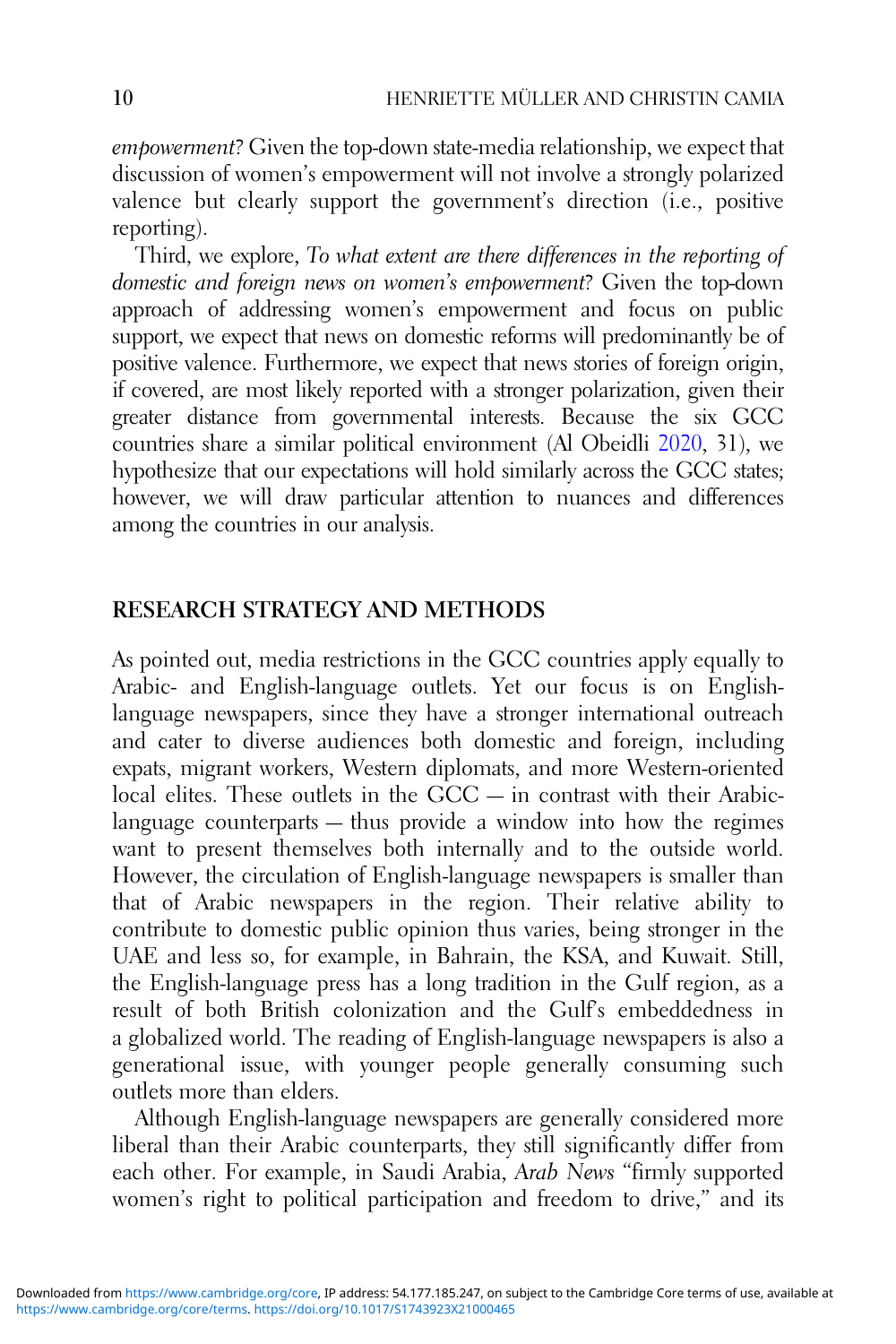women journalists have offices in the Jeddah headquarters' main building (Sakr [2008,](#page-29-0) 398). By contrast, another KSA newspaper, the Saudi Gazette, is more conservative; at its headquarters, women work in a separate building from men and are often absent from daily meetings and decision-making (Sakr [2008](#page-29-0), 398–99; both newspapers are part of this analysis).

Our data set covers the period 2008–17 because of a dearth of coherent data prior to 2008.<sup>5</sup> For each country, we selected at least two newspapers according to the following criteria: first, (whenever possible) the paper was established before 2000 to provide full coverage for the selected time span and to ensure it is an established media source in the respective country; second, the circulation rate is as high as possible; and third, publication is daily to allow for the maximum possible number of articles. [Table 1](#page-12-0) provides an overview of the selected newspapers by country.

To include as many articles as possible, we drew up a provisional list of terms likely to be used in headlines or sub-headlines of stories about women in the context of their empowerment. We tested this list through a pilot study with a newspaper from another Middle Eastern country, the Jordan Times, unrelated to this research. This list comprised the terms woman, women, female, sheikha,<sup>6</sup> and minister (for a similar approach, see Al-Malki et al. [2012](#page-27-0), xv). We conducted an automated search for headlines and sub-headlines including the terms in the 15 newspapers. Only articles that explicitly concerned women were selected and, if relevant, coded.

The coding manual assessed three different features of the analyzed headlines. First, *diversity* captures the arena of society — political, economic, civil, or religious — a headline was predominantly concerned with. This variable thus identified the main actor (collective or individual) in a headline, such as government officials, a company, a civil society organization, or a religious figure. Civil society and the economy in the Gulf region tend to differ greatly from the way they are commonly understood in Western democracies in terms of state involvement. According to Krause [\(2012](#page-28-0), 6, 21), civil society in GCC states occupies a fluid space between state and society and involves both formal and informal interactions and networks between citizens and the state. In this regard, we coded headlines that might fall in either the

<sup>5.</sup> We conducted the data collection with the LexisNexis database, which provides access to full-text newspapers worldwide.

<sup>6.</sup> Sheikha as a term or title to refer to a female member of the ruling family is more common in the GCC states than in Jordan.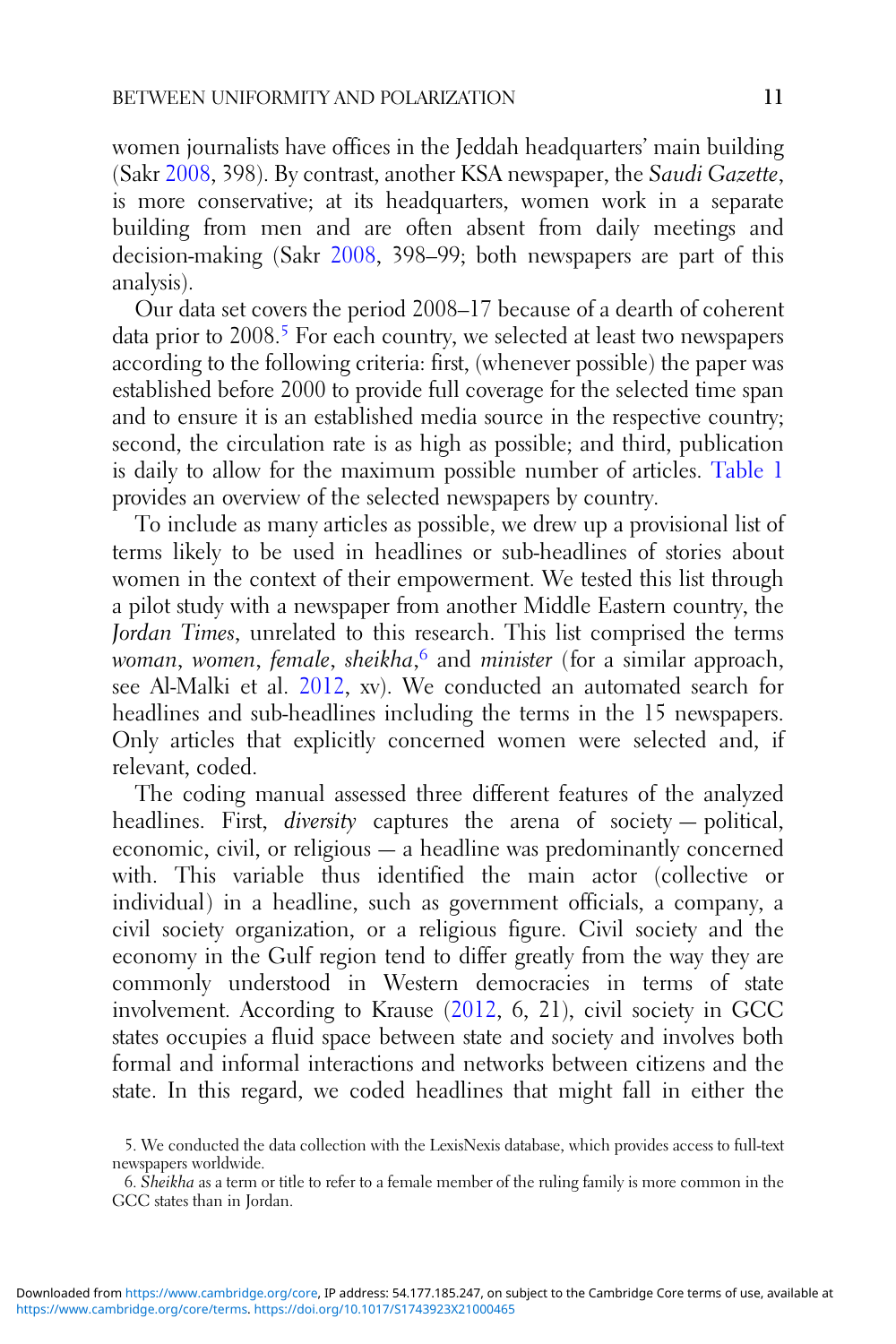|            | Country Newspaper                    | Estimated<br>Circulation, 2003 | Year<br>Established | City           | LexisNexis      |
|------------|--------------------------------------|--------------------------------|---------------------|----------------|-----------------|
| Bahrain    | Gulf Daily News 8,000                |                                | 1978                | Manama         | 2008-present    |
| Bahrain    | Daily Tribune/<br>DT News            | 2,500                          | 1997                | Manama         | 2011-present    |
| Kuwait     | Kuwait Times                         | 25,000                         | 1961                | Kuwait<br>City | $2011$ -present |
| Kuwait     | Arab Times                           | 20,000                         | 1977                | Kuwait<br>City | 2012–present    |
| Oman       | Times of Oman                        | 5,000                          | 1975                | Muscat         | 2009-present    |
| Oman       | Oman Daily<br><i><b>Observer</b></i> | n.a.                           | 1981                | Muscat         | $2014$ -present |
| Oman       | Oman Tribune                         | 25,000 (2006)                  | 2004                | Muscat         | 2013–present    |
| Oman       | Muscat Daily                         | 33,000 (2009)                  | 2009                | Muscat         | 2011-present    |
| Qatar      | <b>Gulf Times</b>                    | 15,000                         | 1978                | Doha           | $2011$ -present |
| Oatar      | The Peninsula                        | n.a.                           | 1996                | Doha           | 2012–present    |
| Oatar      | Oatar Tribune                        | n.a.                           | 2006                | Doha           | 2009-present    |
| KSA        | Arab News                            | 50,000                         | 1975                | Jeddah         | 2008–present    |
| <b>KSA</b> | Saudi Gazette                        | 30,000                         | 1976                | Jeddah         | $2013$ -present |
| <b>UAE</b> | Khaleej Times                        | 45,000                         | 1978                | Dubai          | 2008-present    |
| UAE        | Gulf News                            | 20,000                         | 1978                | Dubai          | 2008–present    |

<span id="page-12-0"></span>Table 1. Overview of newspapers

Note: Since data availability for Oman and Qatar were limited, we added more newspapers to allow for adequate retrieval.

Source: Rugh ([2004,](#page-29-0) 61-62, 100), newspaper websites.

politics or civil society domain as the latter if no state actor (e.g., the ruling family, legislature, ministries, police, judiciary) was identified or plainly apparent. Concerning the public and private sectors in the GCC, Rutledge et al. ([2011,](#page-29-0) 187) note that "many 'private' sector entities are partially or wholly state owned and are thus best considered as 'quasi' private sector companies as opposed to 'real' private sector ones." We thus coded an article in the economic domain if its headline focused on the economy and related topics without mentioning state actors such as the government or state agencies, even though they may have been implicitly involved.

Second, valence assesses whether the evaluative tone of a headline was positive, negative, or neutral, indicating the extent to which the treatment of headline topics was polarized across the domains of society (see also Brazys and Dukalskis [2020](#page-27-0)). In this regard, headlines expressing either a normatively positive or negative evaluation or describing a positive or negative factual event involving women's empowerment are coded as either positive or negative, respectively. Neutral valence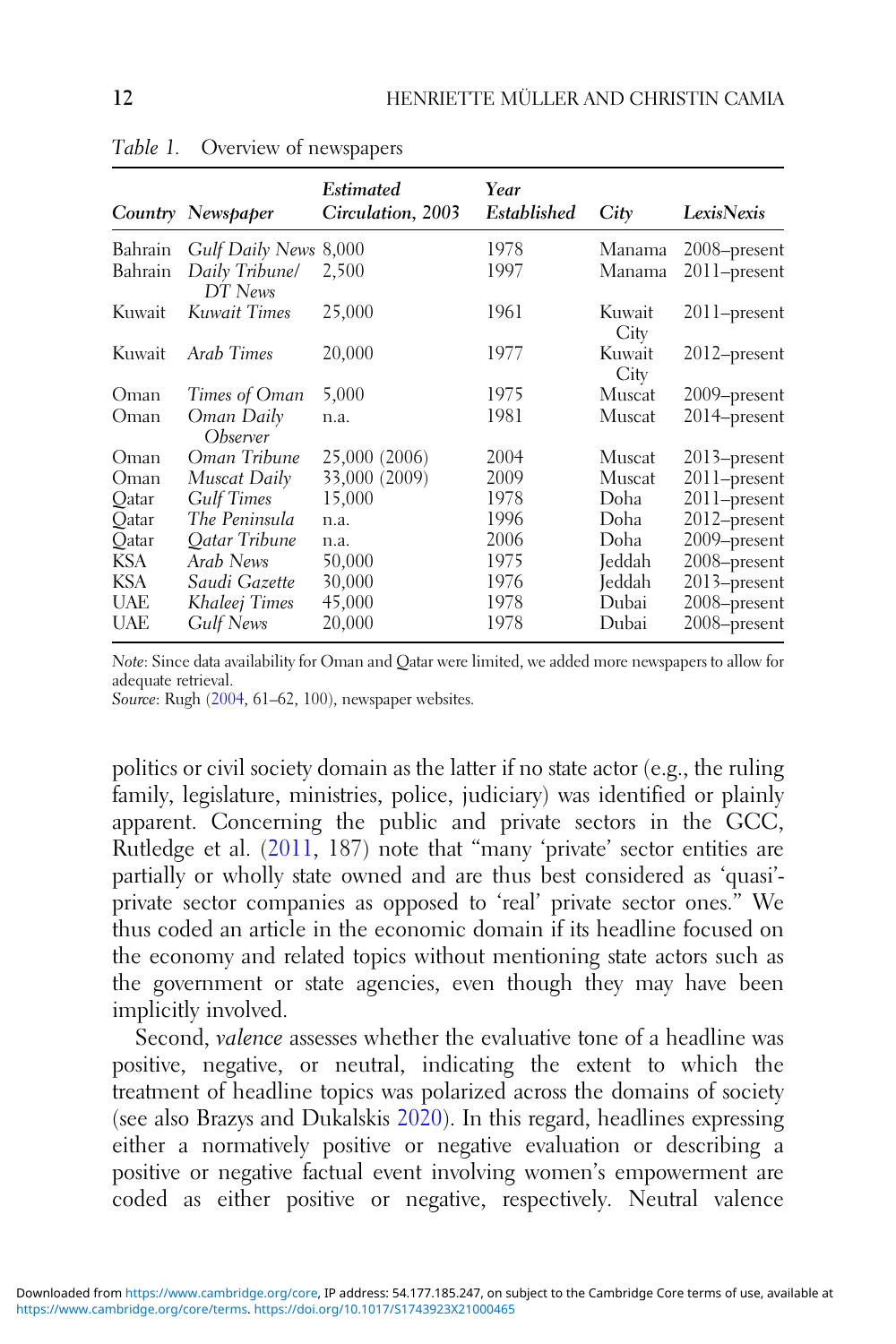indicates that a headline was neither positive nor negative in either evaluative tone or factual content.

Finally, domestic/foreign origin differentiates between news of domestic and foreign origin, showing the extent to which GCC states cover foreign stories of women's empowerment. All reports from other GCC states were considered foreign.

For a detailed overview of the coding manual, see the supplementary material online, including example headlines for each coded dimension.

All codings were assessed separately to allow for the exploration of differences between countries and over time, as well as interrelations between the three features. Coders learned the coding schema with a corpus of headlines from the Jordan Times. Once inter-rater reliability of at least Cohens' κ >.80 was reached, which indicates a reliably similar application of the coding scheme by the coders, two coders coded and double-coded, respectively, the headlines from each GCC country. To ensure that coders did not deviate from the manual during the process, a control inter-coder reliability was calculated on the basis of 25% of the headlines of each country (see [Table 2](#page-14-0)). Disagreements were discussed and resolved by discussion after the independent coding was completed.

#### DATA ANALYSIS

Across the GCC countries, we obtained 17,505 headlines that included one or more of the search terms. After eliminating the headlines not addressing women's empowerment issues ( $n = 7,790$ ) and those reporting crimes  $(n = 3,002)$ , 6,713 remained for further analysis. As the newspapers varied both in extent of relevant coverage and availability, the number of coded headlines differed among the six countries. For the UAE, 546 headlines were extracted from the Khaleej Times and 288 from Gulf News, for a total of 834 (2008–17). For Kuwait, 202 headlines were extracted from the Kuwait Times and 228 headlines from the Arab Times, resulting in 430 headlines (2011–17). For Oman, 541 articles were obtained from the Times of Oman, 176 articles from the Oman Daily Observer, 77 from the Oman Tribune, and 220 from the Muscat Daily, yielding a total of 1,014 headlines (2009–17). For Bahrain, we obtained 748 headlines from the Gulf Daily News and 452 headlines from the Daily Tribune/DT News, yielding in total 1,200 headlines (2008–17). For Qatar, 337 articles were provided by the Gulf Times, 253 by the Qatar Tribune, and 632 by The Peninsula, for a total of 1,222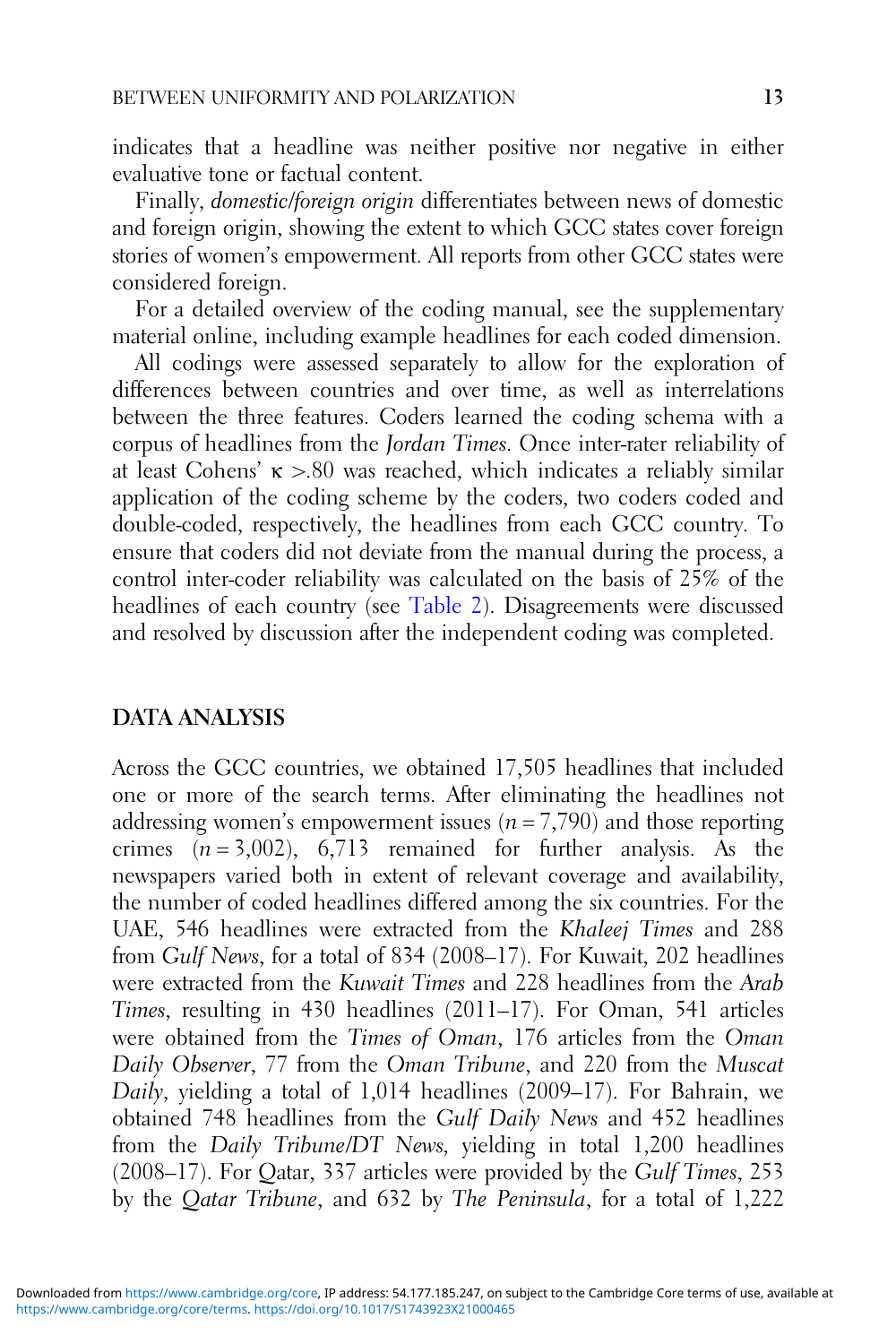|                  | Oman | UAE  | Kuwait | <b>Oatar</b> | Bahrain | <b>KSA</b> |
|------------------|------|------|--------|--------------|---------|------------|
| Diversity        | .875 | .852 | .896   | .802         | .794    | .759       |
| Valence          | 873  | .855 | .806   | .860         | .823    | .756       |
| Domestic/Foreign | .886 | .859 | .898   | .857         | .906    | .908       |

<span id="page-14-0"></span>Table 2. Cohens' κ values reflecting inter-coder reliability separated by variable and GCC country

(2009–17). For Saudi Arabia, 1,029 headlines were obtained from the Arab News and 983 from the Saudi Gazette, for a total of 2,013 (2008–17). For a detailed overview of retrieved news headlines per country per year, see Table A1 in the supplementary material.

To compensate for these differences in the total number of coded headlines per country, the absolute number of each of the three coding categories (diversity, valence, and domestic/foreign origin) was divided by the total number of coded headlines, yielding relative frequencies of each code for each country. Additionally, we combined the codes to determine in which domains of society women's empowerment is evaluated in positive, negative, or neutral terms, and to what extent the valence of media coverage of women's empowerment differs when the news headlines focus on the country of publication relative to such news from other countries.

## EMPIRICAL RESULTS AND DISCUSSION

## Diversity, Valence, and Domestic/Foreign Origin across the GCC States

Starting with *diversity*, [Figure 1a](#page-15-0) shows that a plurality of articles addressing women's empowerment in every year under study involved the domain of politics (for a detailed overview, see Table A2 in the supplementary material). On average across all GCC states, this category accounted for 40% of the analyzed headlines. Coverage of women's empowerment in this domain centered on the topics of women's rights and women's participation in the political sphere. It included how political institutions, governments, ministries, and courts addressed such issues as public and political equality rights, national identity, citizenship, and family status law. The political realm commanded the highest share of reporting on women's empowerment in Kuwait and the UAE (50% and 49%, respectively), followed by Qatar, Bahrain, and Oman (45%, 44%,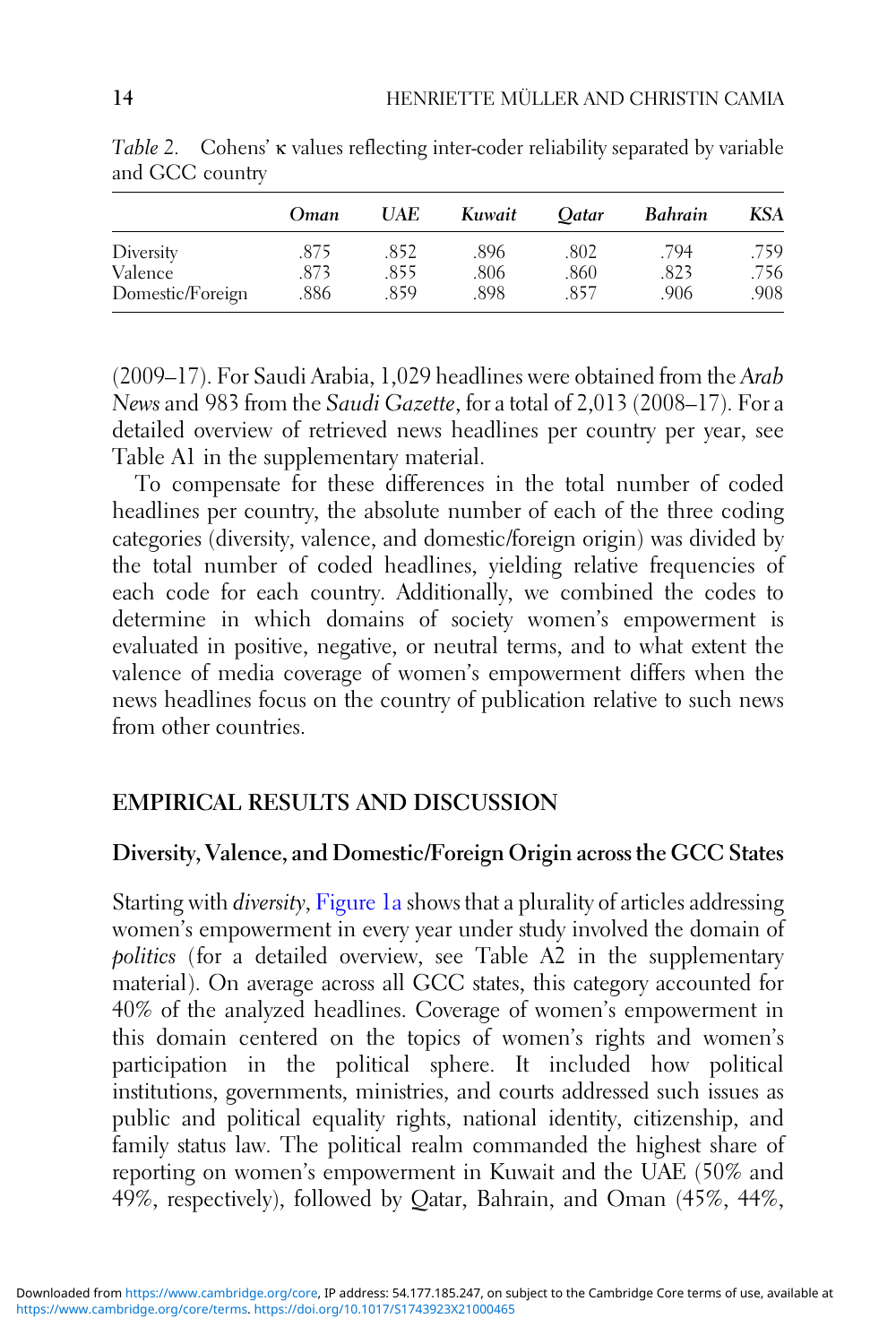<span id="page-15-0"></span>

FIGURES 1A–C. Overview of diversity, valence, and domestic/foreign reporting across GCC states.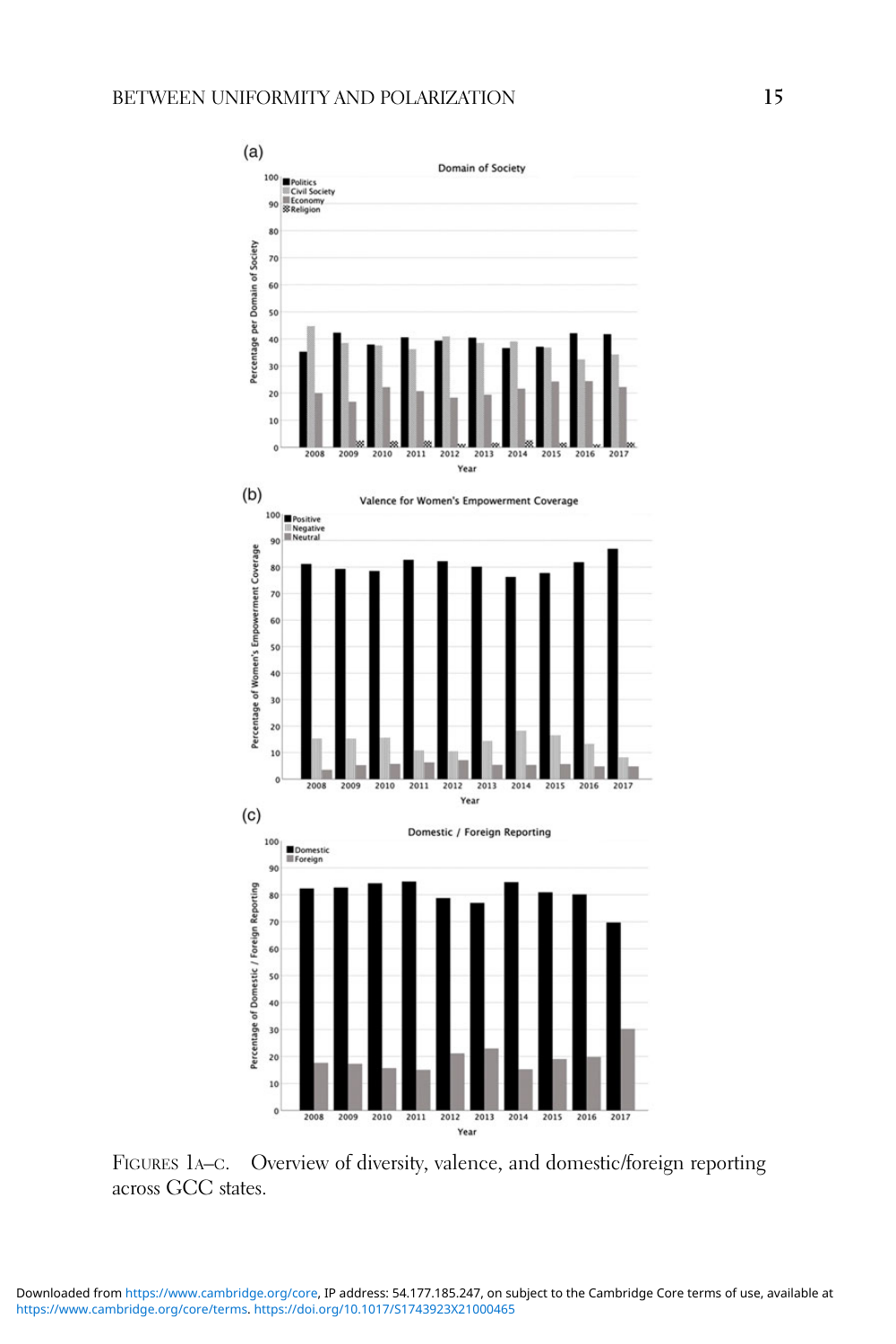and 33%, respectively). In Saudi Arabia, 31% of reports on women's role in society focused on the political domain. Although reporting in this domain was overall lower in the KSA than the other countries, coverage of women's political empowerment increased in Saudi Arabia over the years studied, especially during the Arab Spring of 2011–12, exceeding coverage in the civil society and economy domains. Altorki ([2014,](#page-27-0) 98) has argued that while the Arab Spring "has undoubtedly had a certain impact on Saudi women," the state remained determined "to promote its own image as a progressive force in society." This, in turn, might explain the increased coverage in the political domain during this period. More generally, the Saudi press focused intently on the enfranchisement of women in municipal and shoura elections in 2015, as well as the approval of women's right to drive (in 2017) and, over several years, the role of male guardianship.

In Qatar, the newspapers referred more often than those elsewhere to sheikhas and princesses of the ruling family in the context of women's empowerment, casting it in conservative and traditional political terms. About 22% of 1,222 analyzed headlines ( $n = 267$ ) mentioned a sheikha from the ruling al-Thani family. This finding corroborates Maktabi's ([2016,](#page-28-0) 22) argument that "pressures for reforms that affect female citizens in Qatar come predominantly from the ruling al-Thani family and a political will to invest in education." While Bahry and Marr ([2005,](#page-27-0) 107) observed that "Qatar is producing some striking new role models for the new generation of women," Al-Malki et al. ([2012,](#page-27-0) 241) have argued that "one must be very careful about linking female pioneering to women's empowerment: 'firsts' for women come and go and are easy to rig and manufacture for the sake of headlines and political expediency." This observation also applies to the many national women's days that are celebrated in addition to International Women's Day across the region. The example of Qatar's sheikhas reflects the Gulf states' tendency to embrace female firsts and role models to advance or at times instrumentalize women's empowerment. While the power of role models to inspire and drive women's empowerment is undeniable, an inordinate focus on them may well inhibit the sustainability of such progress.

The civil society category accounted for 37% of the analyzed headlines across GCC states, though exceeding politics in the years 2008, 2012, and 2014 ([Figure 1a](#page-15-0)). Topics in the civil society domain include but are not limited to civil organizations, media, art, music, and sports. Civil society actors thus range from political and social activists to artists and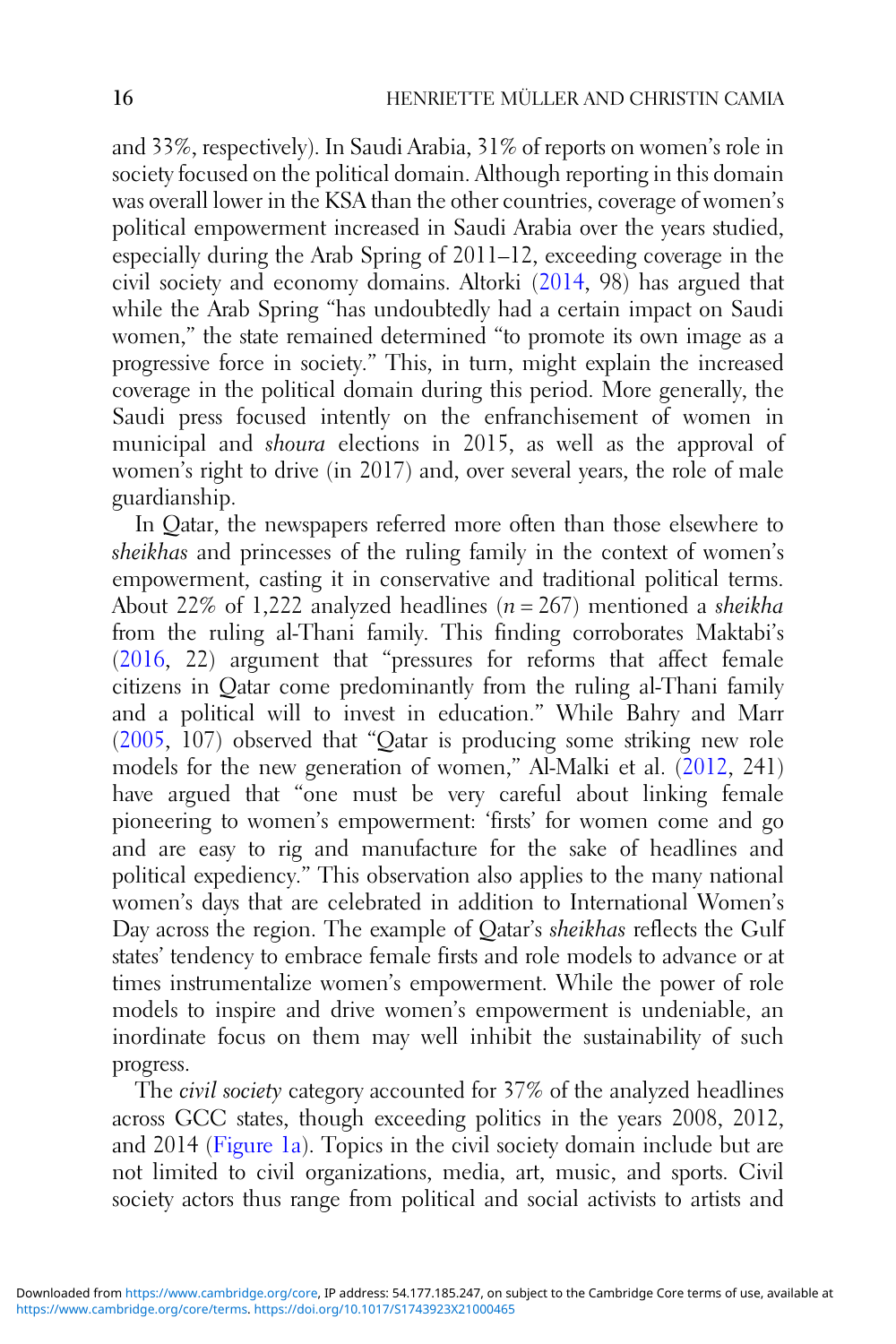athletes as well as any citizens in their capacity as citizens. This domain's share of overall coverage was highest in Oman (45%), followed by Kuwait, Qatar, and Bahrain (39%, 37%, and 37%, respectively). For the UAE and KSA, headlines in the civil society domain amounted to 31% and 35%, respectively.

This result suggests two conclusions. First, despite the ruling families' uniquely powerful positions, state-society relations in the case of women's empowerment are complex and multifaceted and not one-sidedly skewed toward the state in GCC countries, involving discourses beyond the immediate involvement of the government (Abouzzohour [2021](#page-27-0), 2). Second, coverage of the politics and civil society domains varies among the GCC states, underscoring the countries' sociopolitical diversity despite their similar political systems (Al Obeidli [2020,](#page-27-0) 31).

Although "civil society . . . holds little power" in Oman, the country was among the GCC states that were relatively strongly exposed to the Arab Spring in 2011 with protests reaching from Sohar to Muscat and encompassing different social strata (Abouzzohour [2021,](#page-27-0) 4). The protests overall were reform oriented rather than bent on toppling the regime, and the sultan reacted with both mild concessions, especially limited civil reforms, and repression to deter further opposition (Abouzzohour [2021](#page-27-0), 3, 5). This mild opening in the civil sector in turn could explain the high rate of civil society coverage in Oman's newspapers. Furthermore, Kuwait's high ranking in this domain corroborates the analysis by al-Mughni and Tétreault [\(2004](#page-27-0)), who describe the country's relatively diverse civil society and media landscape.

To a lesser extent, women's empowerment was reported in the context of the economy, with 22% of overall coverage. In this domain, newspaper articles focused on topics such as the development of industries, companies and businesses and women's role in them, the female labor force, micro-loans for women, and entrepreneurship. Aspects of women's professional development, lifelong learning, and education were also addressed in this domain. The KSA had the highest share of women's empowerment articles in the domain of the economy (31%), followed by Oman (22%), the UAE and Bahrain (18% each), Qatar (16%), and Kuwait (10%).

The even distribution between politics and the economy in the corpus of KSA headlines is surprising. On the one hand, the KSA had the lowest employment rate of female nationals in the GCC — 16% in 2014 (Buttorff, Al Lawati, and Welborne [2018](#page-27-0), 80). On the other hand, this very fact may have prompted media discussion of women's participation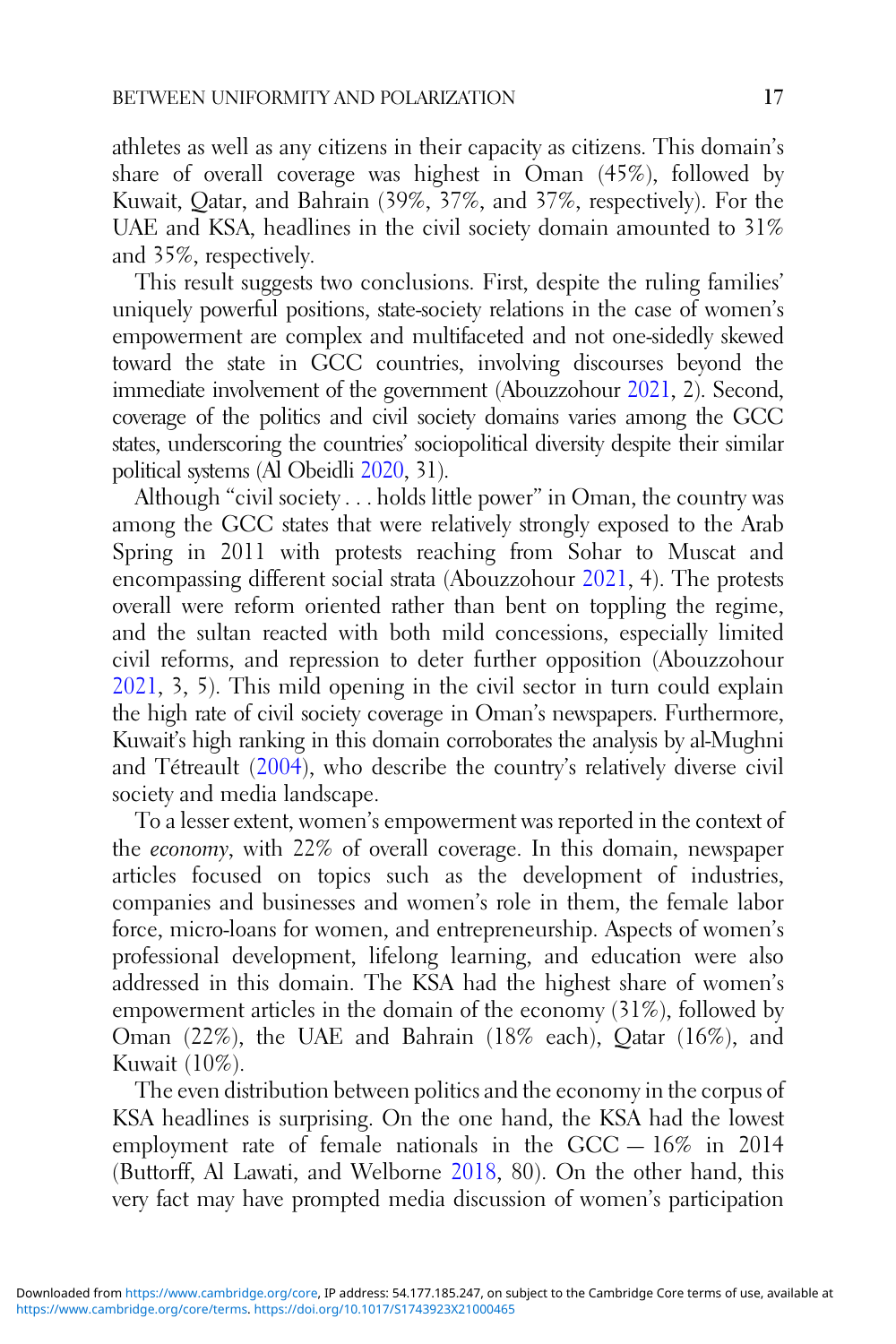in the labor force and the economy. A newspaper analysis of Arab and Western representations of female trendsetters in Saudi Arabia showed that "the largest single concentration of stories (27) in [a] sample of 214 stories was about Saudi businesswomen" (Kaufer and Al-Malki [2009](#page-28-0), 115). Saudi female students also outnumber male students in the fields of business and economics (Buttorff, Al Lawati, and Welborne [2018](#page-27-0), 71), which likely contributes to the high share of empowerment coverage that focuses on economics. This focus may also be a particular feature of English-language newspapers, with their expat and internationally inclined readerships — the attention paid to women's economic achievements may, at least in part, serve as window dressing to stave off Western criticism and enhance the state's international legitimacy (Al-Rasheed [2013](#page-27-0); Tripp [2019\)](#page-29-0).

Again, a strong focus on role models is apparent in the economic domain across a variety of industrial sectors, and women are evidently encouraged to become entrepreneurs and start up their own businesses. Yet the role of entrepreneurship in women's empowerment is ambivalent. While entrepreneurship means that women "take control of their own employment," in the specific context of the GCC states, this often reinforces socially defined gender roles, since women "also fulfill sociocultural obligations of separation from men because they can work from home" (Kemp [2015](#page-28-0), 48). Owning mainly small family businesses, entrepreneurial women's business assets and networks tend to be relatively small as well, often excluding them from the major business networks of well-established firms (Kemp [2015\)](#page-28-0).

Finally, the last category, religion, constituted a total of only 2% of all women's empowerment stories. The topics addressed in this domain included religious practices and scholars voicing their opinion of women's role within religion, Muslim activism, the challenges of Islamism and religious fundamentalism, and other religions within the GCC states. Islam, the state religion of all the GCC countries, plays a central role in Gulf societies (Al-Rasheed [2013](#page-27-0)). In their study of the relationship between religiosity, Islam, and support for patriarchal values, Alexander and Welzel [\(2011](#page-27-0), 258) found that "living in a dominantly Muslim society strengthens patriarchal values more than individual identification as a Muslim." We found that issues related to women's empowerment and religion were hardly discussed in the newspapers, whether positively or negatively. This suggests that, while religion is a crucial topic in the context of women's empowerment in any society,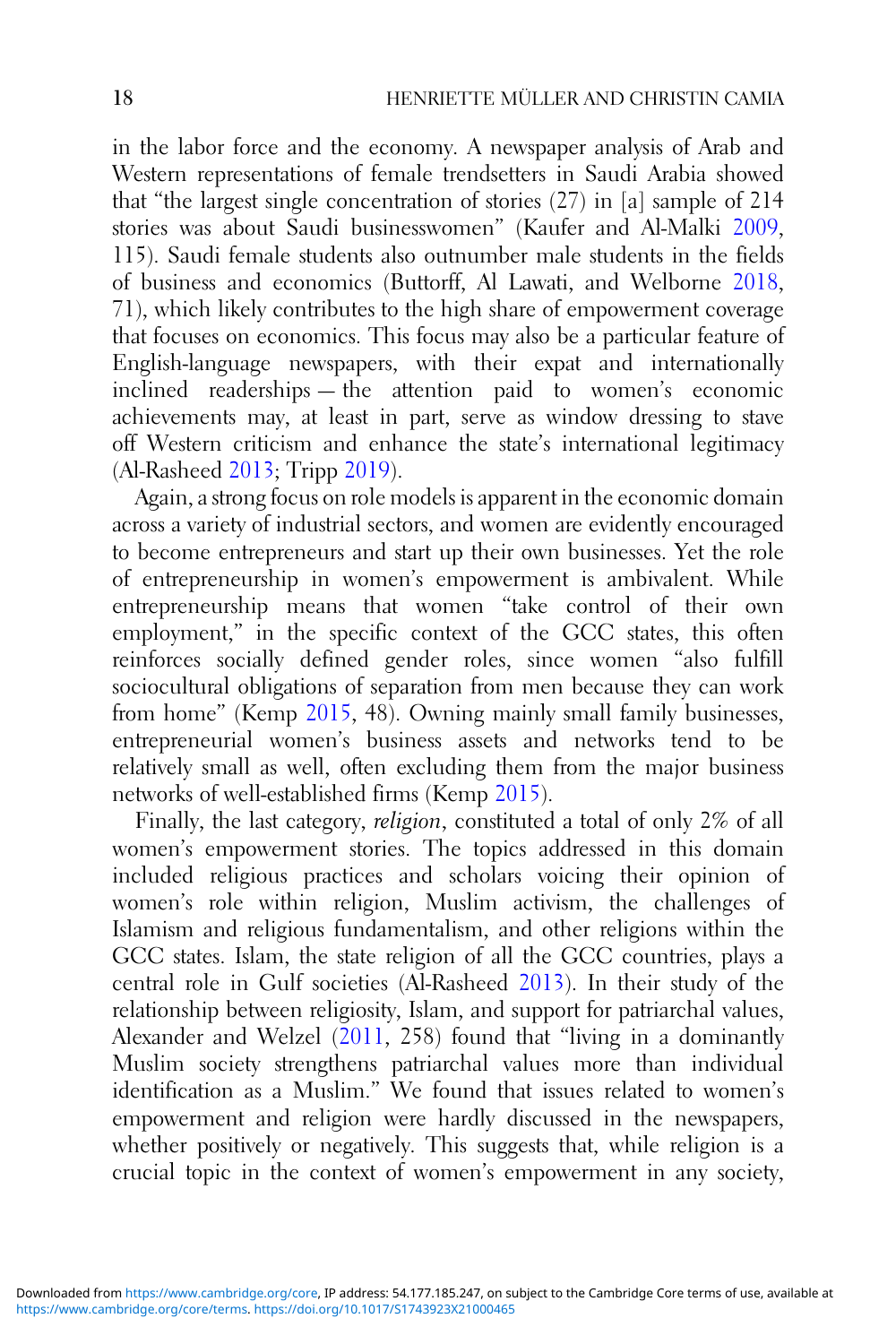official English-language GCC news outlets avoid spotlighting the nexus of the two concerns, with its highly inflammatory potential.

Overall, the share of articles related to women's empowerment that centered on religion was highest in the KSA yet was still only about 3% of its total articles. The controversial topic of women's driving — one of the empowerment topics most discussed in a religious context — will be explored further later.

Turning to valence [\(Figure 1b](#page-15-0); for a detailed overview, see Table A2 in the supplementary material), the disparity between positive, neutral, and negative perspectives on the topic of women's empowerment is relatively low. (High polarization of valence is present when the levels of both positive and negative coverage are high and the level of neutral coverage is low.) In four of the six GCC states (the UAE, Oman, Bahrain, and Qatar), there was a very strong prevalence of positive reporting on women's empowerment across the social domains with 83%, 89%, 84%, and 88%, respectively, whereas neutral and negative reporting in these four countries was extremely low (4–5% and 7–11% of overall coverage, respectively). In contrast, in Kuwait the share of positive news reporting was a relatively low 74%, while neutral reporting (10%) and negative valence (16%) were consequently higher. This echoes the comparative analysis by Maktabi [\(2016](#page-28-0), 26), who concluded that "Qatar is a far less politicized society than Kuwait."

However, negative reporting was most prevalent in Saudi Arabia, at 23%. With 71% positive and just 6% neutral reporting, the KSA thus had the highest polarization of valence among the GCC states, indicating that public discussion about women's empowerment is most tonally dispersed. Both the KSA's Arab News and Saudi Gazette covered contentious topics, including the controversy over women's right to drive. We take a closer look at this topic since it has attracted much international attention.

Following a transitional period of almost a year, women have been allowed to drive in the KSA since June 2018. Women's demands to be permitted to drive are long-standing and hotly disputed. In 1990, 47 Saudi women drove their own cars in an effort to express their desire to drive, which was not illegal but very uncustomary at the time. The protest was stopped, and "a fatwa was issued declaring that women's driving was contrary to Islam" (Zuhur [2003,](#page-29-0) 25). In 2011, protests renewed, led by the Women2Drive online campaign (Tsujigami [2018](#page-29-0), 150). However, it is important to note that "[i]t is not only conservative male members of society but many women too who [were] reluctant to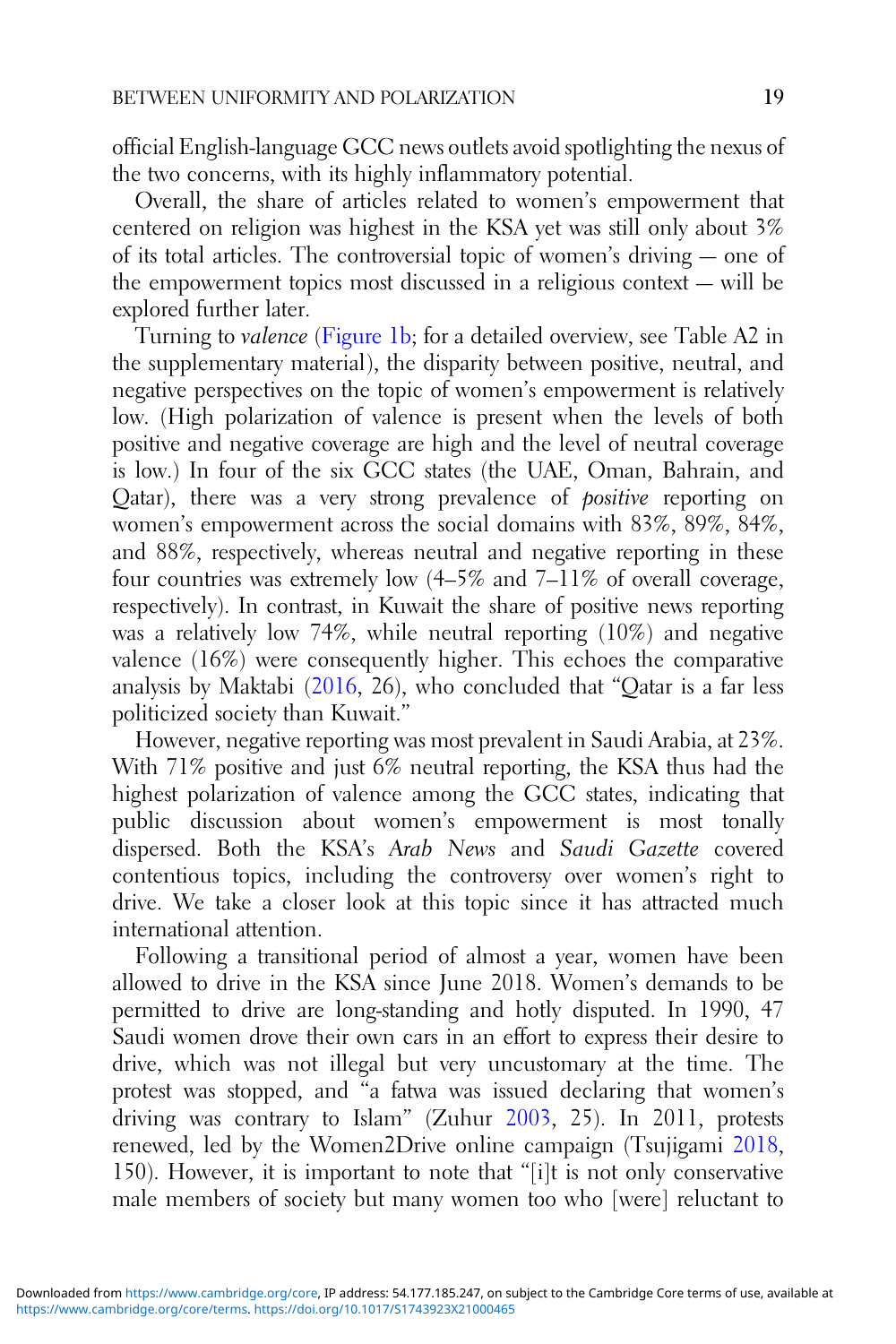see the ban on driving lifted" (Tsujigami [2018](#page-29-0), 157). Headlines from earlier in the study period reflect the intense debate: "Saudi Woman Caught Driving in Qassim" (Arab News, May 24, 2011), "Book on Women Driving Banned" (Saudi Gazette, March 14, 2014), "Women Should Not Drive in an Islamic Country" (Saudi Gazette, October 16, 2014), "Qur'an and Hadith Do Not Ban Women from Driving" (Saudi Gazette, December 14, 2014). In 2017, the headlines changed dramatically: "King Salman Orders Driving Licenses for Women" (Saudi Gazette, September 26, 2017), "Letting Women Drive in Saudi Arabia 'Does Not Conflict with Sharia,' Say Senior Scholars" (Arab News, September 28, 2017), "Driving Licenses for Women Will Boost Economic Growth in Saudi Arabia: Experts" (Arab News, October 5, 2017), and, finally, "Women Driving: Hectic Preparations Under Way" (Saudi Gazette, November 8, 2017). Coverage of the issue in the two newspapers, which was relatively polarized and frequently negative prior to 2017, became uniformly positive once the rulership announced its intention to lift the ban. Corroborating our analysis, Elyas et al. [\(2020](#page-28-0), 20), who studied Saudi newspapers and magazines through critical discourse analysis, evaluate this polarization of media portrayals of women's empowerment in the context of driving as a sign of social change in Saudi society.

In addition to diversity and valence, we also investigated to what extent the six GCC countries published domestic versus foreign news about women's empowerment [\(Figure 1c;](#page-15-0) for a detailed overview, see Table A2 in the supplementary material). Across the region, the vast majority (79%) of stories relating to women's empowerment were of domestic origin. Qatar's and Oman's newspapers had the highest share of stories involving women's empowerment with foreign origins, 30% and 29%, respectively. Kuwait's and the KSA's newspapers had the lowest shares, 8% and 12%, respectively.

While the ratio of stories of domestic versus foreign origin was steady over time across the GCC states, an intra-regional divide is apparent. Whereas newspapers in the UAE, Kuwait, Oman, Bahrain, and Qatar all report regularly on women's rights developments in Saudi Arabia, Saudi newspapers largely focus on the GCC as a whole and only rarely incorporate reporting on other, individual Gulf states — for example, "Career Women in the Gulf: Changing Perceptions and Experiences" (Arab News, April 1, 2014). This indicates that the KSA, by far the most populous GCC country, is regionally more inward-looking than its neighbors.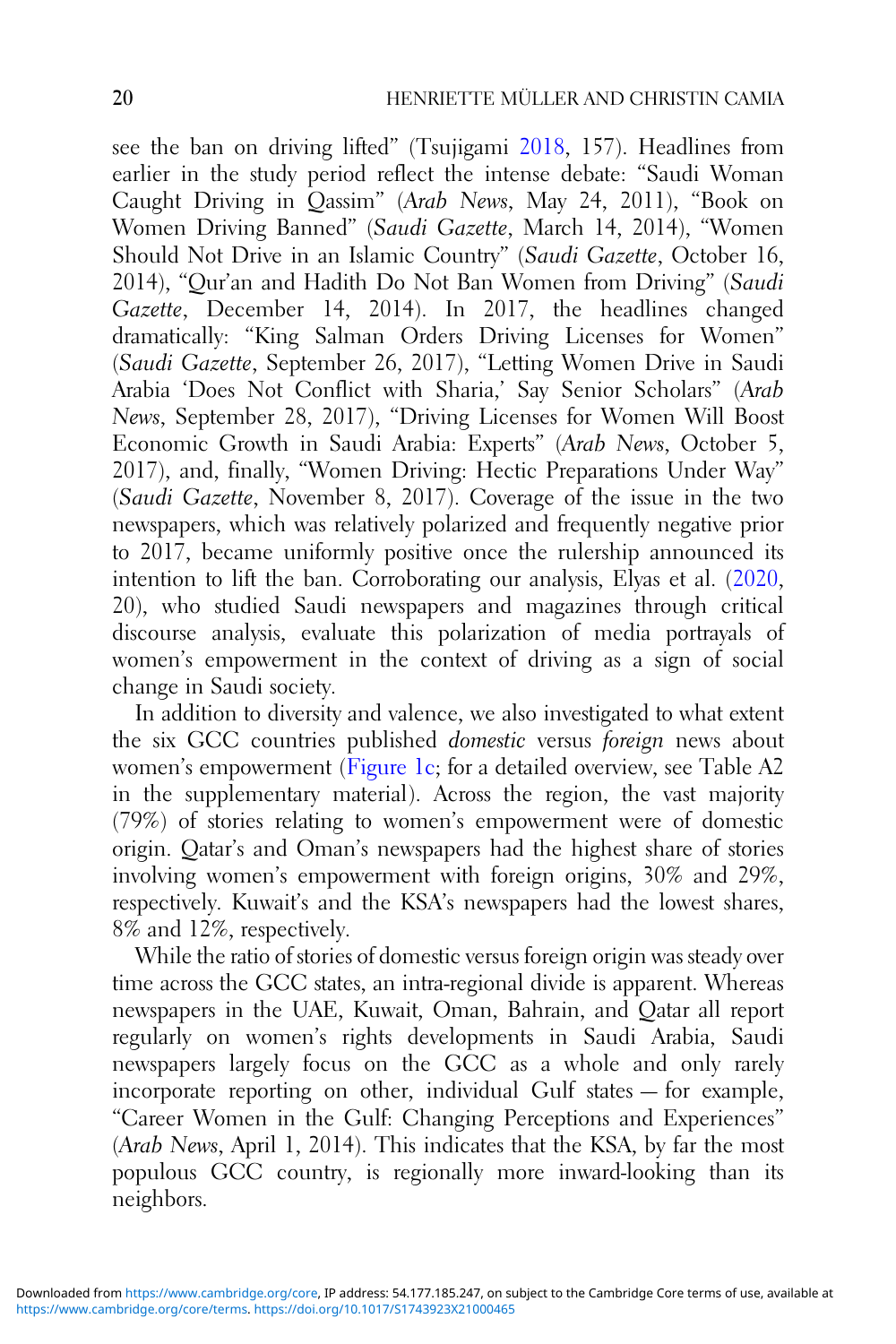#### Domestic/Foreign Origin of News: Combining Diversity and Valence

In this section, we focus on how diversity, valence, and domestic/foreign origin relate to each other. Combining the domains of society and the categories of valence results in 12 categories per country, while relating the domestic/foreign origin of news to the categories of valence results in two sets, domestic and foreign, each with three categories per country (see Tables A3 and A4 in the supplementary material).

[Figure 2](#page-22-0) displays the combinations of societal domain with valence across the six countries over time. Positive reporting in the political domain made up the greatest share of overall coverage in every year of the study (on average 32% across GCC countries and years), except for 2008, when it was edged out by positive reporting in the civil society domain [\(Figure 2](#page-22-0)). In fact, the political domain was the strongest source of positive reporting compared with the other three domains across the GCC states even increasing over time. The UAE and Qatar had the highest share of overall coverage from positive reporting in the domain of politics, with 42% and 40%, respectively. In total, the positive reporting across all countries indicates a highly affirmative public discourse around government policies and politics.

The positive political coverage in the UAE commanded the highest share of a given country's coverage among all 12 categories across all six GCC states (barely edging out the 41% share of all Omani coverage delivered by positive reporting in that country's civil society domain), suggesting that the UAE's press is the most governmentally affirmative in the Gulf region. In Saudi Arabia, meanwhile, we find that the highest share among the 12 categories was positive reporting in the domain of the economy at 25%, even higher than positive reporting in the country's political domain — setting the KSA apart from all other GCC countries. This reconfirms the strong focus of the Saudi press on the economy in the context of women's empowerment.

Negative reporting was more dispersed across countries, even though it was generally much lower than positive reporting in every country and domain. Over time across the GCC, negative reporting in the domains of politics, civil society, and economy, amounted to 6%, 5%, and 2%, respectively. Kuwait displays by far the highest negative reporting in the domain of politics with 9%. Polarization in Kuwaiti reporting was most pronounced in both that domain and civil society. This result — especially concerning the domain of politics, where governmental directions are discussed most directly — corroborates the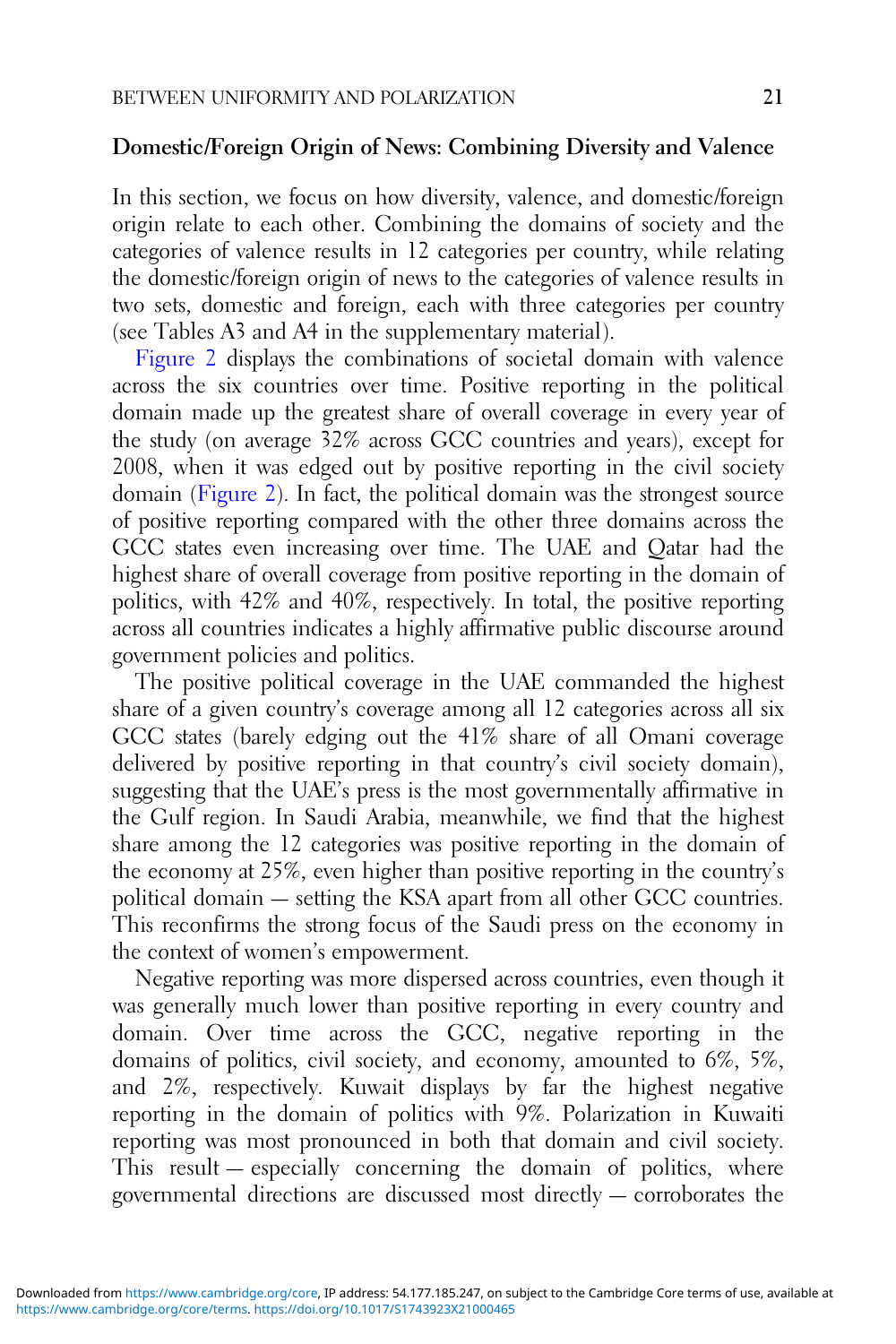<span id="page-22-0"></span>

FIGURE 2. Grand total percentage of the combination of the valence of women's empowerment with diversity separated by year.

evaluation of the Freedom House index (2020) and the analysis by al-Mughni and Tétreault [\(2004](#page-27-0)), who describe the country's relatively diverse civil society and media landscape as more independent from rulership than their counterparts in the country's neighbors. In Saudi Arabia, negative reporting in the domains of politics (7%), civil society (10%), and the economy (5%) all surpassed the regional averages, confirming that public discourse on women's empowerment is generally more polarized in valence in this country.

Neutral reporting was low across all countries and domains. For the domains of politics, civil society, and economy, it amounted to 1.5%,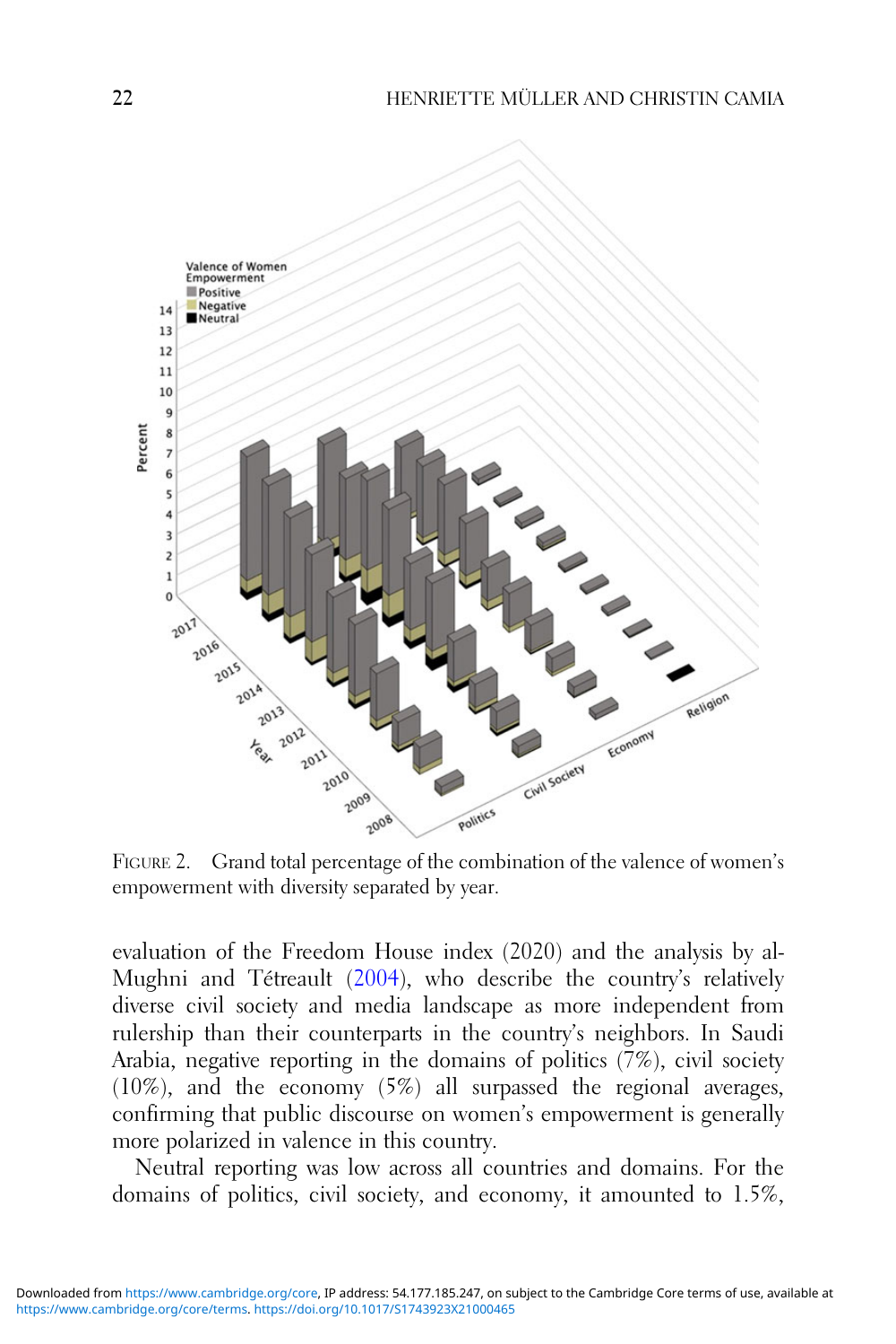3%, and 0.5%, respectively, across the six countries over time. These low numbers indicate that while stories of women's empowerment are mostly treated affirmatively in both news items and opinion pieces, it seems to be a topic that always invites an evaluation and is rarely a purely neutral endeavor. In sum, women's empowerment is hardly a topic of indifference in the region.

Finally, turning to the domestic and foreign origin of news headlines across GCC states, the vast majority (on average 79%) covered domestic news. The combination of these data with those on valence yields an interesting result. For example, while the share of positive reports about foreign compared with domestic news in the UAE was still very high (72% and 87%, respectively), the share of negative reporting about foreign news was almost three times that of domestic news (22% versus 8%). A clearly increased negative valence in relation to foreign news can be observed for Oman, Bahrain, and Qatar as well (with 16%, 19%, and 19%, respectively). Thus, news of a negative nature — either factual or opinion-related — are more often reported from abroad. While polarization of valence is generally low, there is a difference in how domestic and foreign news are covered, with reports of foreign origin displaying a stronger polarization of valence than their domestic counterparts. This finding corroborates recent scholarship on media landscapes in autocracies. Examining China's state-run news agency Xinhua, Brazys and Dukalskis ([2020,](#page-27-0) 67), for example, found that its inward-facing coverage is "profoundly positive or at least nonpolitical" while outward-facing coverage stresses more "negative" or "contentious" news.

Only in Kuwait and the KSA do we observe an even distribution between the different valences concerning domestic and foreign news. Even more so, in Kuwait positive reporting ranges from 73% (domestic) to 88% (foreign) while negative reporting varies between 16% (domestic) and 12% (foreign). In the KSA, distribution of valence is likewise very even (positive: 70%/73%; negative: 24%/19%). In the context of women's empowerment, both Kuwait's and KSA's English-language presses treat domestic and foreign news similarly in terms of tone. This result suggests that relatively extensive coverage of international news (Qatar and Oman) does not necessarily indicate less polarized reporting. In sum, in four of the six countries, the reporting of foreign news demonstrated a more polarized valence than the coverage of domestic news.

While the empirical results clearly confirm our empirical expectations, we also identify important differences across the GCC countries. First,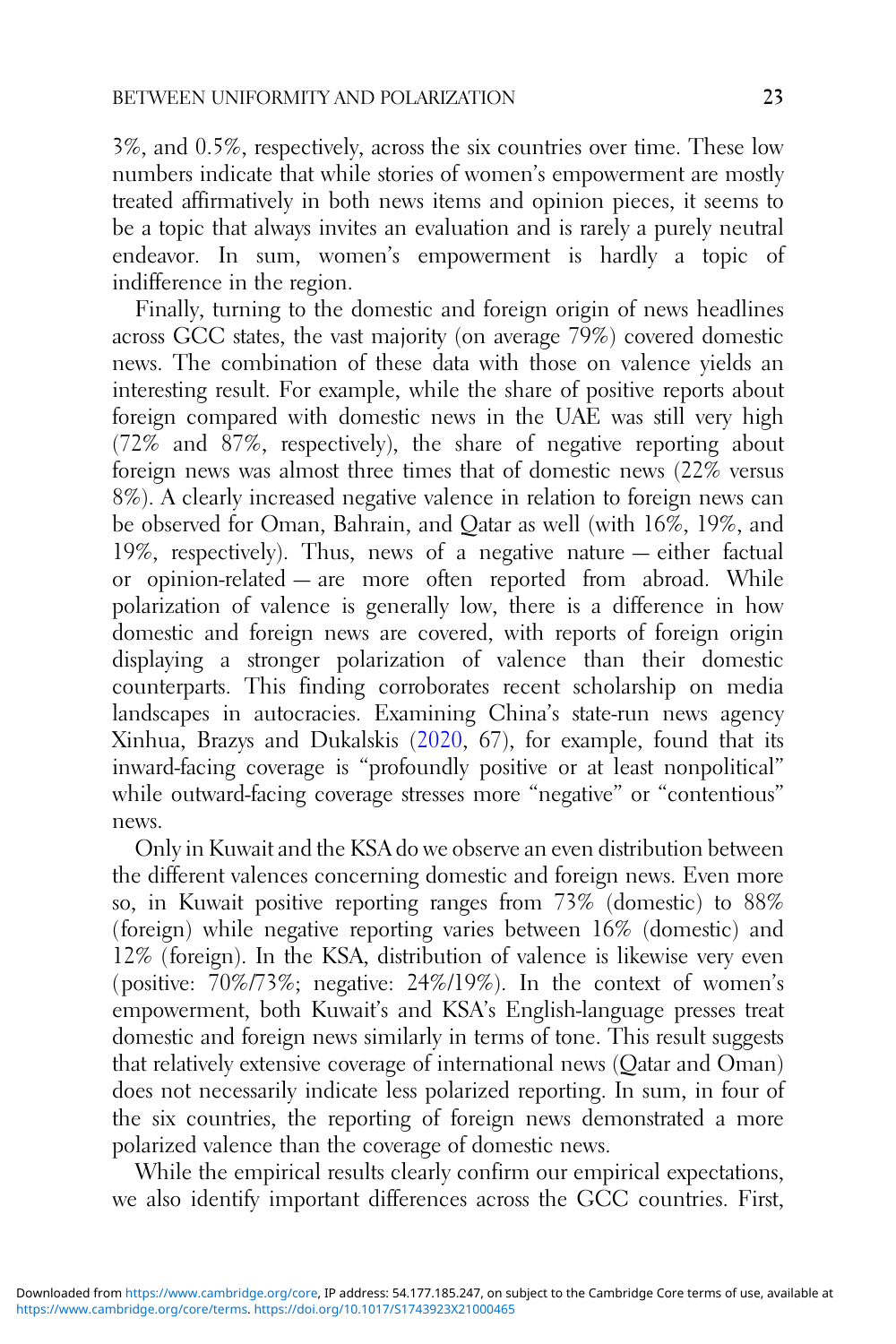while we assumed that diversity in terms of topic discussion across the domains of society would be low because of the region's nondemocratic regimes and top-down media structures, a more nuanced picture emerged. Women's issues and questions of empowerment were indeed most often discussed in the domain of politics, confirming the strong link between state-led measures and women's empowerment in these countries. Yet, the fluid civil society sector, where governmental actors are not always immediately involved, fared strongly as well and in some years even surpassed the domain of politics. Interestingly, in Oman the civil society domain fared strongest, likely reflecting the influence of the Arab Spring, while in Saudi Arabia, reporting on women's empowerment in an economic context was on a par with coverage in the domain of politics and the highest share of such coverage in the region. Moreover, while religion plays an important role in all six countries, there were few references to it in the context of women's empowerment even in the KSA. In sum, the differences in coverage of the societal domains were more pronounced than anticipated both within each country and across the six GCC states.

Second, we assumed that the polarization of valence in terms of tonally positive, neutral, or negative reporting about women's empowerment would generally be low because the media in all six countries must adhere to governmental policies and directions. While this expectation was clearly confirmed for a strong positive valence, especially in the domains of politics and civil society, we also identified more variations regarding polarized valence, for example, in Kuwait and Saudi Arabia.

Finally, while our expectation that the majority of reports would be of domestic origin, as the media must further governmental policies and public support, strong variations became apparent between countries, with more of Oman's and Oatar's coverage involving foreign news than was true of the other GCC states. At the same time, and with the exceptions of the Kuwaiti and Saudi newspapers, press coverage was divided in terms of providing relatively more positive and fewer negative reports of domestic versus foreign events involving women's empowerment.

## **CONCLUSION**

This article has shed light on both the relationships between GCC governments and the media and between GCC governments and their support for women's rights and empowerment. Women's empowerment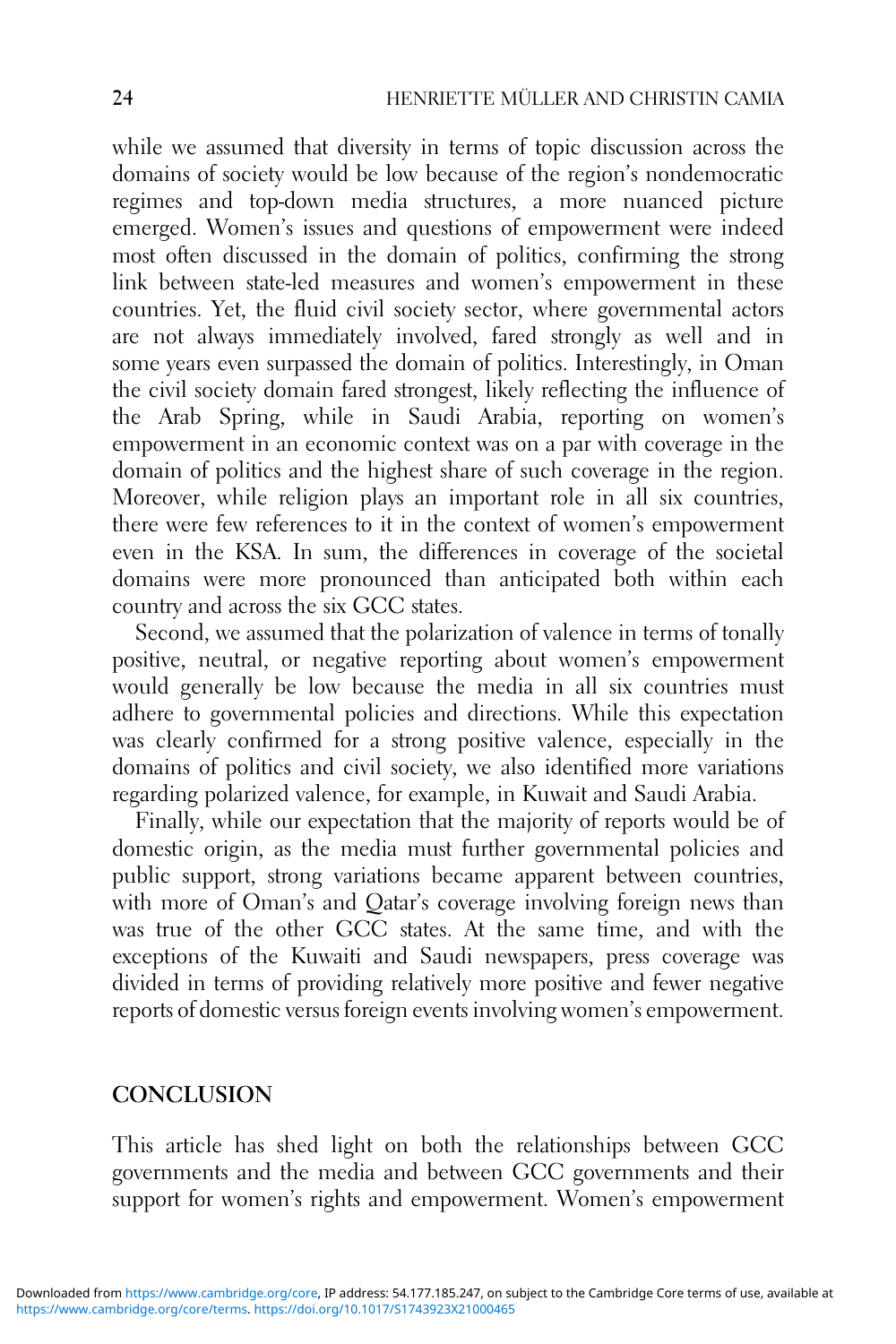functions as an important policy tool for Gulf governments to bolster nation-building processes, modernization, and economic diversification, as well as the regimes' reputation and legitimacy, both domestically and abroad. Since the media is closely tied to the governments, media outlets provide a window into how GCC states want to present themselves both internally and to the outside world. In this regard, English-language press in these countries aims to reach broader audiences, both domestically and internationally, than does the Arabic press.

First, our analysis shows that while discussion of this topic derives from and is focused on the realm of politics and top-down executive and legislative measures, it also significantly involves the economic domain and the fluid spaces of civil society. Second, we found that women's empowerment was little discussed in the context of religion in any of the studied press outlets; this might hint at differences between English- and Arabic-language newspapers in the region. Third, while we expected that the valence of women's empowerment coverage would be largely supportive, with low polarization because of the non-free-media structure, our examination revealed several nuances, especially in Kuwait and Saudi Arabia. Finally, our analysis found a difference in press coverage, with more positive and fewer negative reports of domestic events involving women's empowerment in four of the six countries. The last point also confirms that although English-language media serves more internationally inclined audiences, it is equally bound to the state-media structure, with stronger positive reporting of domestic than foreign news.

Although our analysis has been the first extensive one of news coverage of women's empowerment in the Gulf region, it has clear limitations. Future research on the GCC states' press should include Arabic newspapers to study whether and to what extent they diverge from English-language press in their reporting of women's empowerment and gender equality  $-e.g.,$ especially in tone, conceptual and lexical framing, and specific topic choices; comparisons to other topical social issues should also prove fruitful. Also valuable would be an incisive investigation of the links between press coverage and factors outside of the press, for example, how and to what extent political or social developments interact with press interests. Given the increased importance of social media in the region (Seikaly and Mattar [2014a,](#page-29-0) 6–7), social media outlets should also be included in future analyses to produce a coherent picture of the public debate on women's empowerment across different social strata in the GCC states. Finally, linking media more systematically to audiences and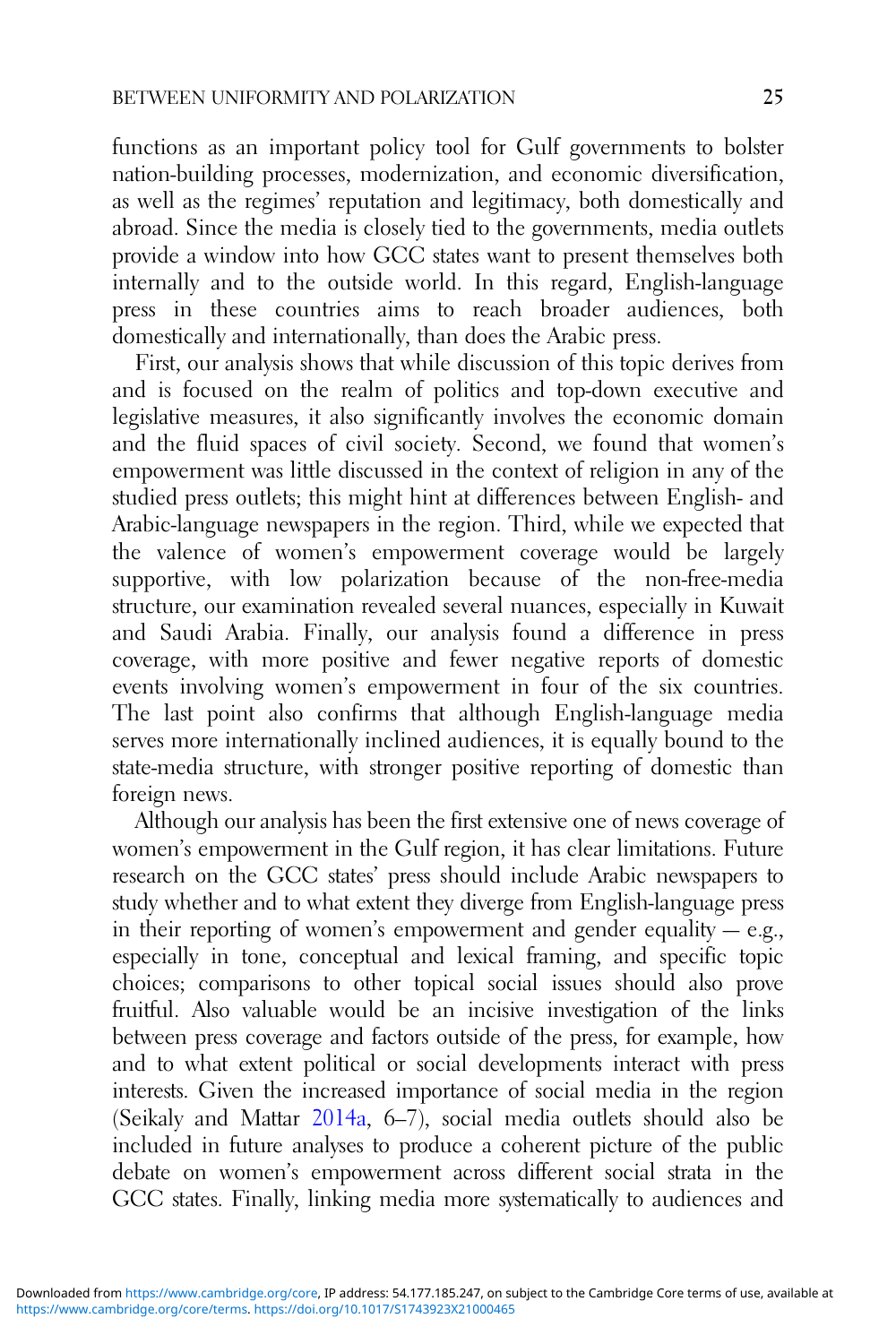media consumption would help further illuminate the impact that the media may have on the broader society. Altogether, such research would allow for a broader understanding of the roles that the media and the press in particular play within the GCC politics and societies and the discourse(s) surrounding women's empowerment they forge.

Despite its limitations, our study contributes to the growing scholarship of women's empowerment in nondemocracies. It speaks to recent research at the intersections of women's representation in the media in autocracies and of autocratic media structures more generally. The combination of these research streams indicates that once nondemocratic governments incorporate the idea of women's empowerment into their political strategies, the media becomes an important transmission belt in furthering the legitimacy of and public support for women's inclusion and empowerment through positive and reassuring media portrayals. The greater polarization in the valence of coverage of foreign versus domestic news confirms this relationship. Our analysis shows that the public debate surrounding women's empowerment in the still very conservative GCC states is more diverse both within and across countries than often perceived from outside. The continued and still growing saliency of women's empowerment offers hope and an indication that the debates surrounding women's rights and equal participation in the GCC societies will remain intense and the research on these issues vital.

Henriette Müller is Visiting Assistant Professor of Leadership Studies at New York University Abu Dhabi: [henriette.mueller@nyu.edu](mailto:henriette.mueller@nyu.edu); Christin Camia is Assistant Professor of Psychology at Zayed University Abu Dhabi: [christin.camia@zu.ac.ae](mailto:christin.camia@zu.ac.ae)

# DISCLOSURE STATEMENT

No potential conflict of interest was reported by the authors.

# SUPPLEMENTARY MATERIAL

To view supplementary material for this article, please visit [https://doi.org/](https://doi.org/10.1017/S1743923X21000465) [10.1017/S1743923X21000465](https://doi.org/10.1017/S1743923X21000465)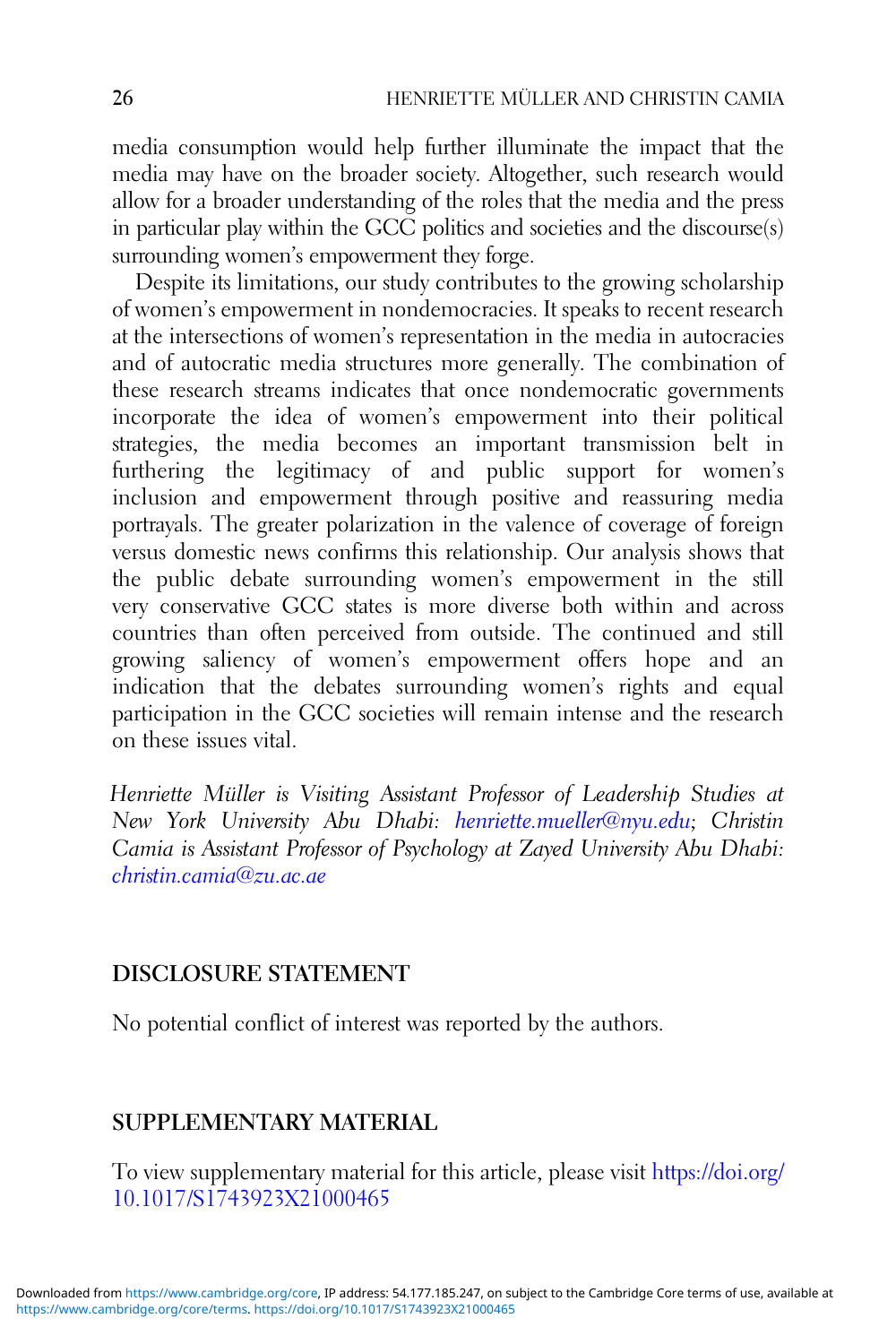#### REFERENCES

- <span id="page-27-0"></span>Abouzzohour, Yasmina. 2021. "Oman, Ten Years after the Arab Spring: The Evolution of State-Society Relations." Arab Reform Initiative, February 9. [https://www.arab-reform.net/](https://www.arab-reform.net/publication/oman-ten-years-after-the-arab-spring-the-evolution-of-state-society-relations/) [publication/oman-ten-years-after-the-arab-spring-the-evolution-of-state-society-relations/](https://www.arab-reform.net/publication/oman-ten-years-after-the-arab-spring-the-evolution-of-state-society-relations/) (accessed November 22, 2021).
- Al-Malki, Amal, David Kaufer, Suguru Ishizaki, and Kira Dreher. 2012. Arab Women in Arab News. Old Stereotypes and New Media. London: Bloomsbury.
- al-Mughni, Haya, and Mary Ann Tétreault. 2004. "Engagement in the Public Sphere: Women and the Press in Kuwait." In Women and Media in the Middle East: Power through Self-Expression, ed. Naomi Sakr. New York: I.B. Tauris, 120–37.
- al-Mutawa, Rana. 2020. "'I Want to Be a Leader, but Men Are Better than Women in Leadership Positions': State Feminism and Legitimizing Myths in the United Arab Emirates." Hawwa: Journal of Women of the Middle East and the Islamic World 18 (1): 31–50.
- Al-Rasheed, Mutawa. 2013. A Most Masculine State: Gender, Politics, and Religion in Saudi Arabia. Cambridge: Cambridge University Press.
- Aldosari, Hala. 2016. "The Personal Is Political: Gender Identity in the Personal Status Laws of the Gulf Arab States." Arab Gulf States Institute in Washington, August 29. [https://](https://agsiw.org/the-personal-is-political-gender-identity-in-the-personal-status-laws-of-the-gulf-arab-states/) [agsiw.org/the-personal-is-political-gender-identity-in-the-personal-status-laws-of-the-gulf](https://agsiw.org/the-personal-is-political-gender-identity-in-the-personal-status-laws-of-the-gulf-arab-states/)[arab-states/](https://agsiw.org/the-personal-is-political-gender-identity-in-the-personal-status-laws-of-the-gulf-arab-states/) (accessed November 22, 2021).
- Alexander, Amy C., Catherine Bolzendahl, and Farida Jalalzai. 2016. "Defining Women's Global Political Empowerment: Theories and Evidence." Sociology Compass 10 (6): 432–41.
- Alexander, Amy C., and Christian Welzel. 2011. "Islam and Patriarchy: How Robust Is Muslim Support for Patriarchal Values?" International Review of Sociology 21 (2): 249–76.
- Al Gharaibeh, Fakir. 2011. "Women's Empowerment in Bahrain." Journal of International Women's Studies 12 (3): 96–113.
- Al Obeidli, Noura. 2020. "Emirati Women Journalists Bargaining with Patriarchy in Search of Equality." PhD diss., University of Westminster, [http://www.westminster.ac.uk/](http://www.westminster.ac.uk/westminsterresearch) [westminsterresearch](http://www.westminster.ac.uk/westminsterresearch) [accessed March 10, 2021].
- Altorki, Soraya. 2014. "Women and the Arab Spring in Saudi Arabia: A Nascent Social Movement?" In The Silent Revolution: The Arab Spring and the Gulf States, eds. May Seikaly and Khawla Mattar. Berlin: Gerlach Press, 83–104.
- Bahry, Louay, and Phebe Marr. 2005. "Qatari Women: A New Generation of Leaders?" Middle East Policy 12 (2): 104–19.
- Brazys, Samuel, and Alexander Dukalskis. 2020. "China's Message Machine." Journal of Democracy 31 (4): 59–73.
- Bush, Sarah Sunn, and Pär Zetterberg. 2021. "Gender Quotas and International Reputation." American Journal of Political Science 65 (2): 326–41.
- Buttorff, Gail J., Nawra Al Lawati, and Bozena C. Welborne. 2018. "Cursed No More? The Resource Curse, Gender, and Labor Nationalization Policies in the GCC." Journal of Arabian Studies 8 (Suppl. 1): 75–86.
- Charrad, Mounira. 2001. States and Women's Rights: The Making of Postcolonial Tunisia, Algeria, and Morocco. Berkeley: University of California Press.
- Davidson, Christopher M. 2013. After the Sheikhs: The Coming Collapse of the Gulf Monarchies. New York: Oxford University Press.
- Donno, Daniela, and Anne-Kathrin Kreft. 2019. "Authoritarian Institutions and Women's Rights." Comparative Political Studies 52 (5): 720–53.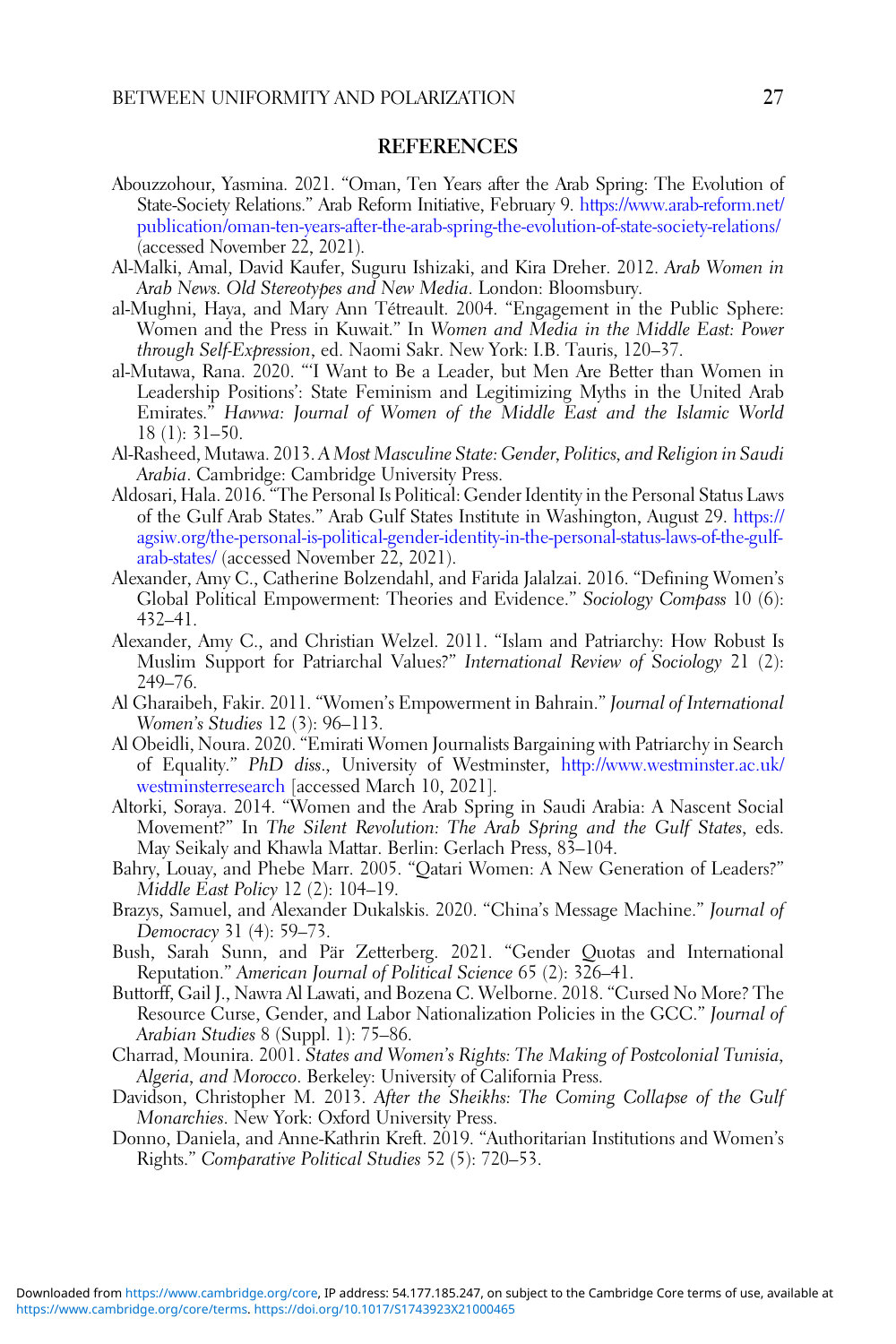- <span id="page-28-0"></span>Duffy, Matt J. 2014. "Arab Media Regulations: Identifying Restraints on Freedom of the Press in the Laws of Six Arabian Peninsula Countries." Berkeley Journal of Middle Eastern  $\mathfrak{S}$  Islamic Law 6 (1): 1–32.
- Dukalskis, Alexander. 2017. The Authoritarian Public Sphere: Legitimation and Autocratic Power in North Korea, Burma, and China. London: Routledge.
- Elson, Diane. 2002. "Gender Justice, Human Rights, and Neo-liberal Economic Policies." In Gender Justice, Development and Rights, eds. Maxine Molyneux and Shahra Razavi. Oxford: Oxford University Press, 78–115.
- Elyas, Tariq, Kholoud Ali Al-Zhrani, Abrar Mujaddadi, and Alaa Almohammadi. 2020. "The Representation(s) of Saudi Women Pre-driving Era in Local Newspapers and Magazines: A Critical Discourse Analysis." British Journal of Middle Eastern Studies 48 (5): 1033–52.
- Freedom House. 2020. "Annual Freedom in the World Report 2020." [https://](https://freedomhouse.org/countries/freedom-world/scores) [freedomhouse.org/countries/freedom-world/scores](https://freedomhouse.org/countries/freedom-world/scores) [accessed June 30, 2020].
- George, Rachel. 2020. "The Impact of International Human Rights Law Ratification on Local Discourses on Rights: The Case of CEDAW in Al-Anba Reporting in Kuwait." Human Rights Review 21 (1): 43–64.
- Habermas, Jürgen. 1989. The Structural Transformation of the Public Sphere: An Inquiry into a Category of Bourgeois Society. Trans. T. Burger. Cambridge, MA: MIT Press.
- Karolak, Magdalena, and Hala Guta. 2020. "Saudi Women as Decision Makers: Analyzing the Media Portrayls of Female Political Participation in Saudi Arabia." Hawwa: Journal of Women of the Middle East and the Islamic World 18 (1): 75–95.
- Kaufer, David, and Amal Al-Malki. 2009. "A 'First' for Women in the Kingdom: Arab/West Representations of Female Trendsetters in Saudi Arabia." Journal of Arab and Muslim Media Research 2 (1–2): 113–33.
- Kemp, Linzi J. 2015. "Business Women Associations in the United Arab Emirates: Influence of the Network and Networking." In Women and Leadership Around the World, eds. Susan R. Madsen, Faith Wambura Ngunjiri, Karen A. Longman, and Cynthia Cherrey. Charlotte, NC: Information Age, 43–64.
- Krause, Wanda. 2012. "Gender and Participation in the Arab Gulf." In The Transformation of the Gulf. Politics, Economics and the Global Order, eds. David Held and Kristian Ulrichsen. London: Routledge, 86–105.
- Langlois, Ann L., and R. Audy Johnston. 2013. "The Development and Progress of Female Leadership in the United Arab Emirates." Journal of Business and Economics 4 (10): 991–1010.
- Maktabi, Rania. 2016. "Female Citizenship and Family Law in Kuwait and Qatar: Globalization and Pressures for Reform in Two Rentier States." Interdisciplinary Journal of Middle East Studies 1 (1): 20–34.
- Metcalfe, Beverly Dawn, and Lulwa Mutlaq. 2011. "Women, Leadership and Development: Reappraising the Value of the Feminine in Leadership Theorizing in the Middle East." In Leadership Development in the Middle East, eds. Beverly Dawn Metcalfe and Fouad Mimouni. Cheltenham: Edward Elgar, 328–70.
- Metcalfe, Beverly Dawn, Nabil A. Sultan, and David Weir. 2011. "The Role of Women in a Post-Oil Arab Gulf Future." In The New Post-Oil Arab Gulf. Managing People and Wealth, eds. Nabil A. Sultan, David Weir, and Karake-Shalhoub. London: Saqi Books, 143–74.
- Moghadam, Valentine M. 2018. "Explaining Divergent Outcomes of the Arab Spring: The Significance of Gender and Women's Mobilizations." Politics, Groups, and Identities 6 (4): 666–81.
- Norris, Pippa. 2009. "Petroleum Patriarchy? A Response to Ross." Politics & Gender 5 (4): 553–60.